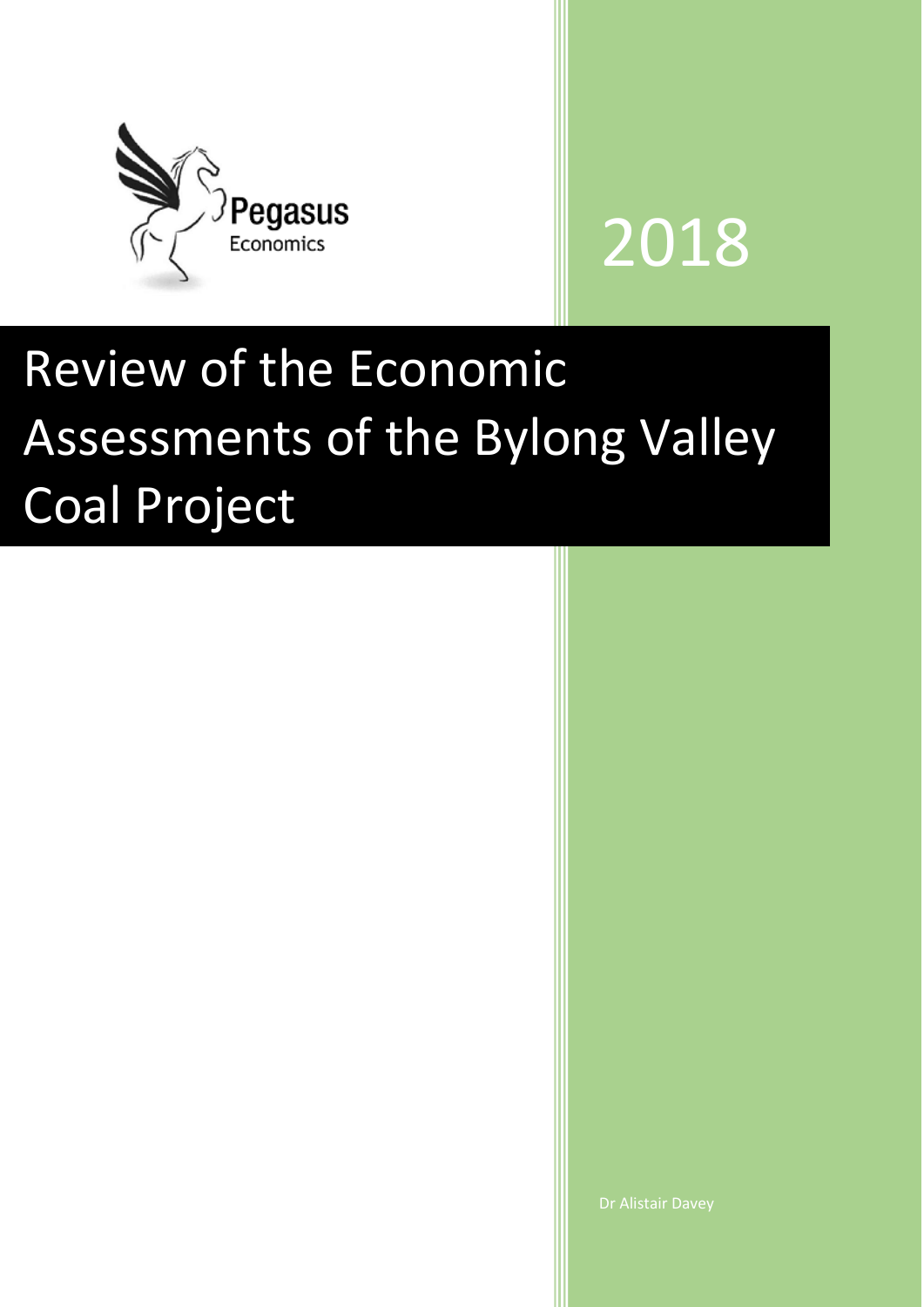

Pegasus Economics • www.pegasus-economics.com.au • PO Box 449 Jamison Centre, Macquarie ACT 2614

Pegasus Economics is a boutique economics and public policy consultancy firm that specialises in strategy and policy advice, economic analysis, trade practices, competition policy, regulatory instruments, accounting, financial management and organisational development.

This report has been commissioned by the Bylong Valley Protection Allowance.

The views and opinions expressed in this report are those of the author.

For information on this report please contact:

| Name:      | Dr Alistair Davey |
|------------|-------------------|
| Telephone: | + 61 2 6100 4090  |
| Mobile:    | 0422 211 110      |

Email: adavey@pegasus-economics.com.au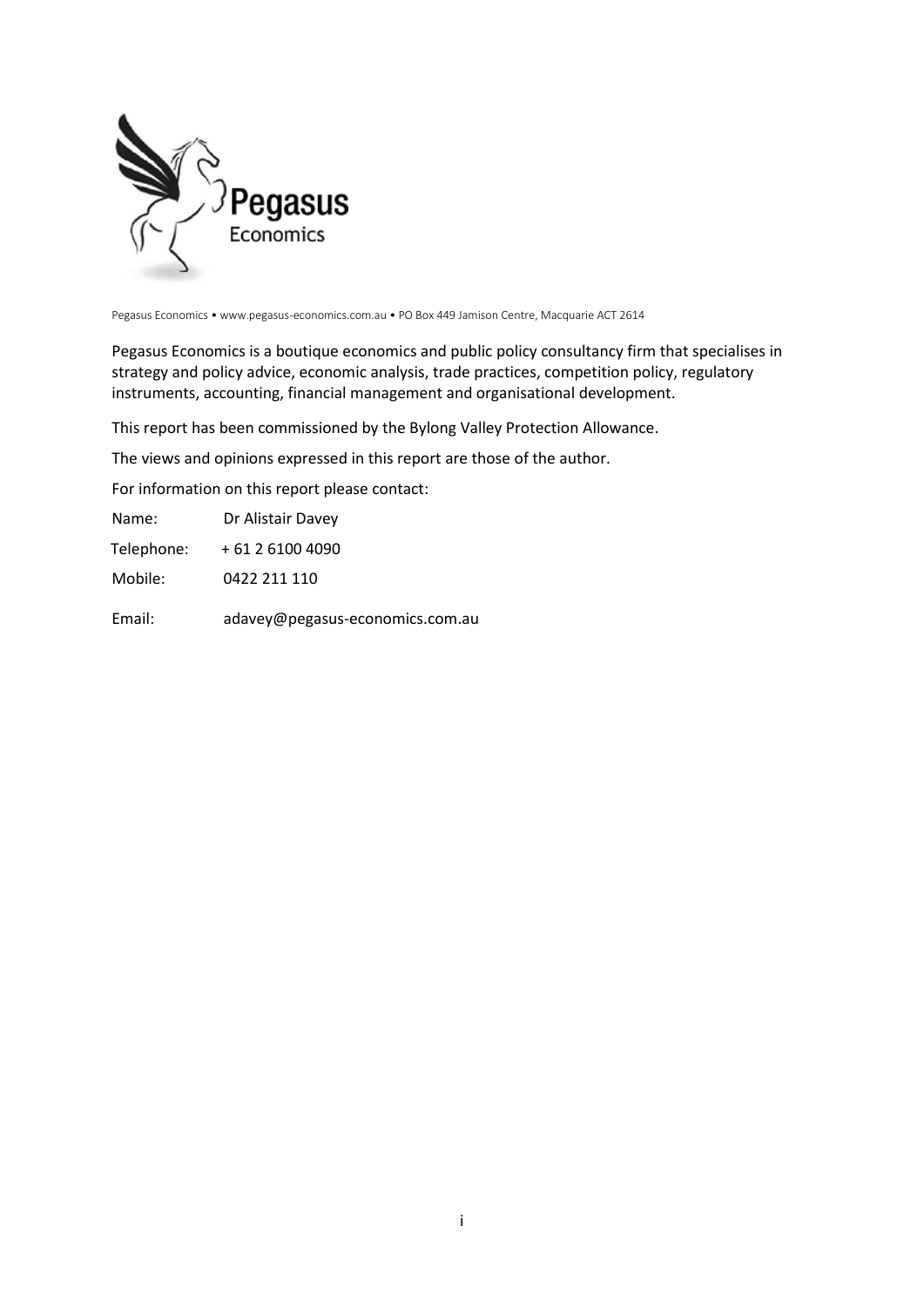## **Contents**

| 1.  |                                                                                    |
|-----|------------------------------------------------------------------------------------|
| 1.1 |                                                                                    |
| 1.2 |                                                                                    |
| 2.  |                                                                                    |
| 3.  |                                                                                    |
| 3.1 |                                                                                    |
| 3.2 |                                                                                    |
| 4.  |                                                                                    |
| 4.1 |                                                                                    |
| 4.2 |                                                                                    |
| 4.3 | Unreliability of Thermal Coal Price Forecasts in the Economic Impact Assessment  9 |
| 4.4 | Updated Thermal Coal Price Forecasts and Project Value of Production  11           |
| 4.5 | Importance of Coal Price Forecasts in the Assessment of Costs and Benefits  17     |
|     |                                                                                    |
|     |                                                                                    |
|     |                                                                                    |

[Figure 1: Monthly Price Averages for Newcastle 6,000 kcal/kg NAR specification and Newcastle 6,300](#page-10-0)  kcal/kg GAR specification FOB\* – [January 2015 to September 2018 \(US\\$ per metric tonne\)...............7](#page-10-0) Figure [2: Monthly Price Averages for Platts Forward Benchmark Assessments for Newcastle 6,300](#page-11-0) 

[kcal/kg GAR specification and 5,500 kcal/kg NAR \(low ash\) specification FOB](#page-11-0) – December 2012 to [September 2018 \(US\\$ per metric tonne\)................................................................................................8](#page-11-0)

[Figure 3: Monthly Price Averages for Platts Forward Benchmark Assessments for Newcastle 5,500](#page-12-1)  [kcal/kg NAR Coal Prices Low Ash \(20% max\) and High Ash \(23% max\) Specifications FOB](#page-12-1) – August 2017 to September 2018 (US\$ per metric tonne) [..................................................................................9](#page-12-1)

| Table 1: Quality of the Coal to be Marketed under the Proposed Bylong Coal Project                                                                                                                 |  |
|----------------------------------------------------------------------------------------------------------------------------------------------------------------------------------------------------|--|
| Table 2: Bylong Coal Project Ad Hoc Indicative Thermal Coal Production Schedule - Year 0 to Year 25                                                                                                |  |
|                                                                                                                                                                                                    |  |
|                                                                                                                                                                                                    |  |
| Table 5: Present Value of Project Coal at 7 per cent Discount Rate using World Bank and KPMG<br>Published Thermal Coal Forecasts and a A\$102.60 per tonne Price Projection 16                     |  |
| Table 6: Present Value of Project Coal at 7 per cent Discount Rate using World Bank Thermal Coal<br>Price Forecasts and Assuming Bylong Project Coal of Equivalent Grade to Newcastle Thermal Coal |  |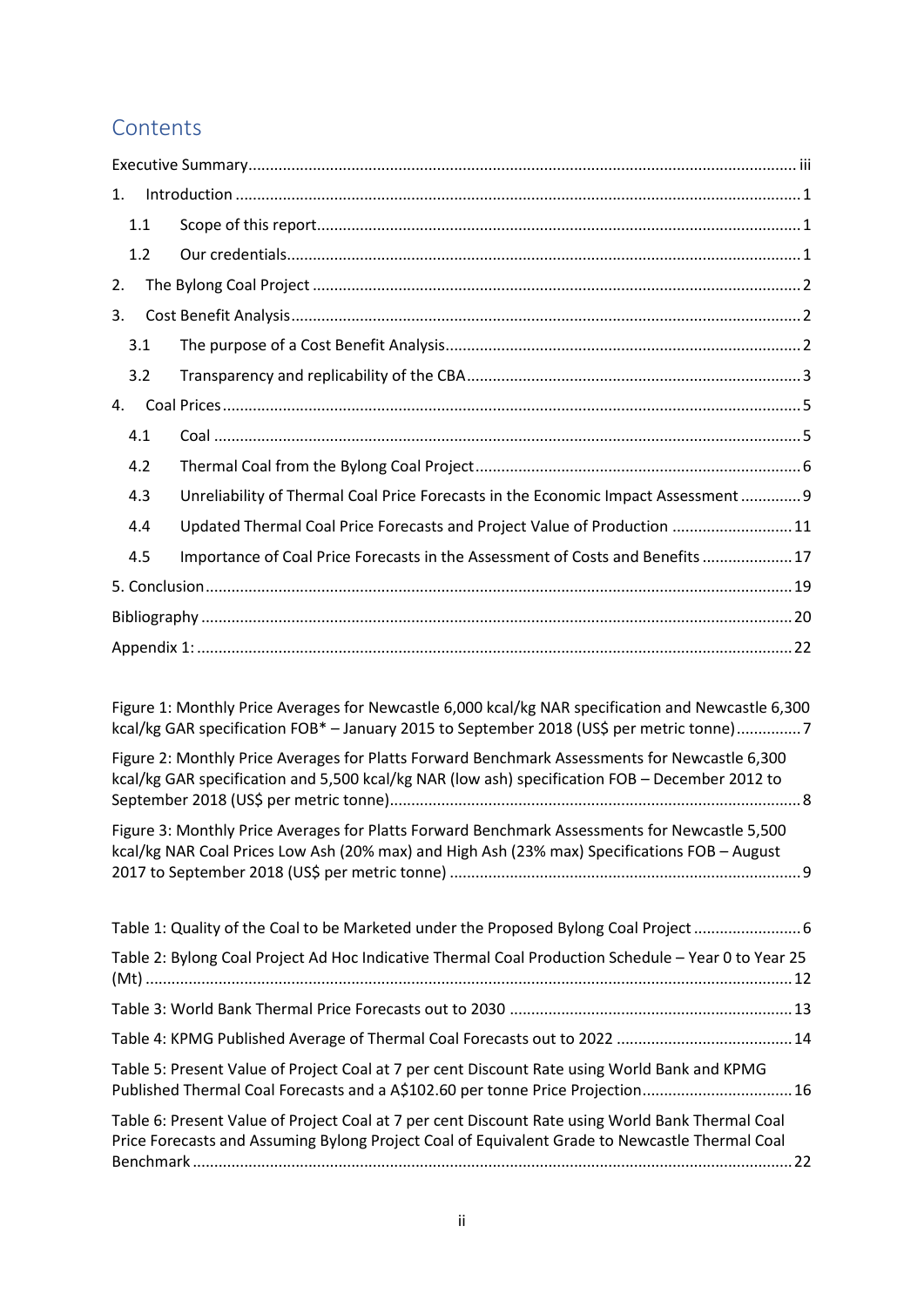# <span id="page-3-0"></span>Executive Summary

Pegasus Economics has undertaken a review of certain elements of the economic assessment submitted by the Proponent in relation to the Bylong Coal Project. This work has been undertaken on behalf of the Bylong Valley Protection Alliance (BVPA).

In our view, the estimated net production benefits of \$302 million accruing to NSW from the Bylong Coal Project (the Project) asserted by the Proponent (Gillespie Economics, 2018a) is unreliable and should be set aside.

The economic impact assessments that support this estimate lack the transparency required for a large-scale investment project. In our view, it would be unacceptable from a methodological and accountability point of view to rely for the approval of a large-scale project with widespread and irreversible impacts on analysis that cannot be fully scrutinised or replicated.

Based on the available evidence, the finding of positive net benefits in the cost benefit analysis undertaken on behalf of the Proponent appears to be based on redundant and out-of-date coal price forecasts.

The most up-to-date price forecasts for thermal coal, and the available information on the quality of the marketed coal, suggest the Bylong Coal Project is more likely to generate negative rather than positive net economic benefits as the cost of production could exceed the value of the marketed coal. In this event the Project will not proceed and the claimed net benefits accruing to NSW and nationally from the Project will fail to materialise.

Pegasus Economics believes that the economic assessment submitted by the Proponent lacks the transparency that would allow its claims to be appropriately scrutinised and tested. Pegasus suggests in fact that the most recent coal price forecasts adjusted for quality are unlikely to generate a net economic benefit to NSW. The assessment is therefore methodologically flawed and should not be relied upon as a basis for future decision-making.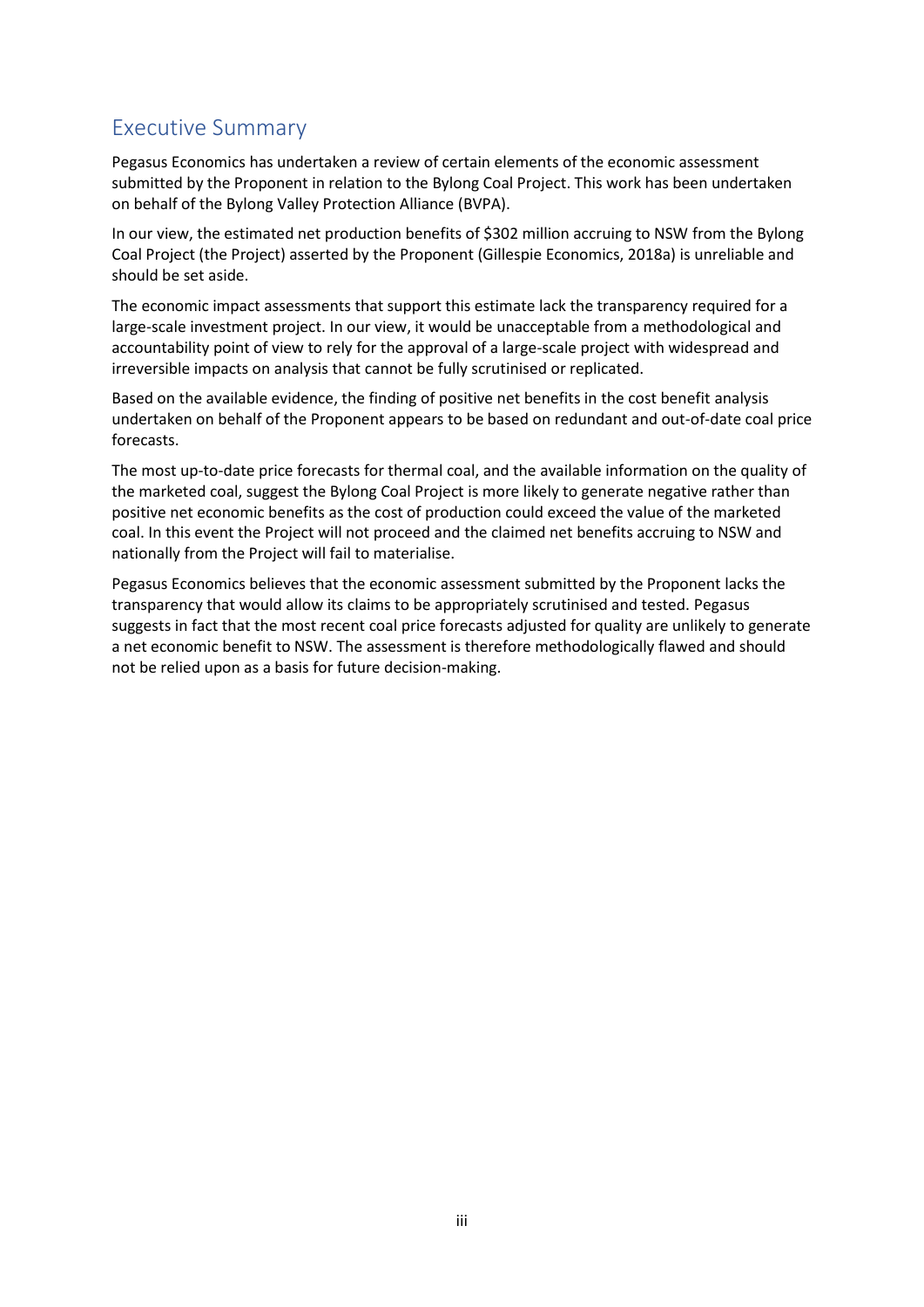# <span id="page-4-0"></span>1. Introduction

#### <span id="page-4-1"></span>1.1 Scope of this report

Pegasus has been engaged by the Bylong Valley Protection Alliance (BVPA), at the request of the Environmental Defenders Office NSW, in relation to the Bylong Coal Project. The BVPA have requested that we provide advice on certain economic aspects of the Revised Project.

The focus of this report is on the transparency and replicability of the economic assessment and the reliability of the coal price and quality assumptions that underpin the analysis.

In undertaking this work, Pegasus Economics has reviewed the following documents:

- *Bylong Coal Project Environmental Impact Statement September 2015*;
- *Bylong Coal Project Mine Justification Plan Report May 2015;*
- *Bylong Coal Project Economic Impact Assessment June 2015*;
- *Bylong Coal Project Environmental Impact Statement Response to Submissions June 2016;*
- *Bylong Coal Project Environmental Impact Statement: Gillespie Economics Response to CIE Peer Review;*
- *Bylong Coal Project Supplementary Information July 2018*;
- *Bylong Coal Project Response to the Planning Assessment Commission's Comments on the Economic Assessment January 2018*;
- *Bylong Coal Project Revision to Project Mine Plan Economic Impact Assessment July 2018*; and
- *Bylong Coal Project Bylong Response to the Institute for Energy Economics and Financial Analysis' Submission.*

#### <span id="page-4-2"></span>1.2 Our credentials

Pegasus Economics (Pegasus) maintains a network of independent professionals who collaborate on consulting projects. We commenced trading in November 2013 as a boutique economics and public policy consultancy firm, specialising in strategic and policy advice, economic analysis, accounting, financial management and organisational performance.

I am the founding Chair of Pegasus Economics. I hold the following academic qualifications:

- Doctor of Policy Administration, Australian National University;
- Master of Commerce (specialisation in economics), University of Melbourne;
- Postgraduate Diploma in Economics, University of Melbourne; and
- Bachelor of Arts, University of Melbourne 1988.

Prior to founding Pegasus Economics, I was a Principal Consultant with the Sapere Research Group from November 2010 until November 2013 and was a Senior Consultant with ACIL Tasman from May 2007 until November 2010. Prior to becoming a consultant, I spent 15 years working for the Commonwealth Government in various roles, serving as the competition and microeconomic advisor to the Commonwealth Treasurer from March 1996 until June 1999, as well as serving as a director in the mergers and acquisitions branch of the Australian Competition and Consumer Commission (ACCC) from June 1999 until September 2003, in addition to holding senior positions with the Commonwealth Department of Finance and Administration and the Australian Bureau of Agricultural and Resource Economics.

I have specialised in consulting on trade practices, competition policy and regulatory instruments and have worked on numerous projects involving energy policy and prices. I have also been published extensively in academic journals.

I have read the Expert Witness Code of Conduct in Schedule 7 of the Uniform *Civil Procedure Rules 2005* and agree to be bound by it.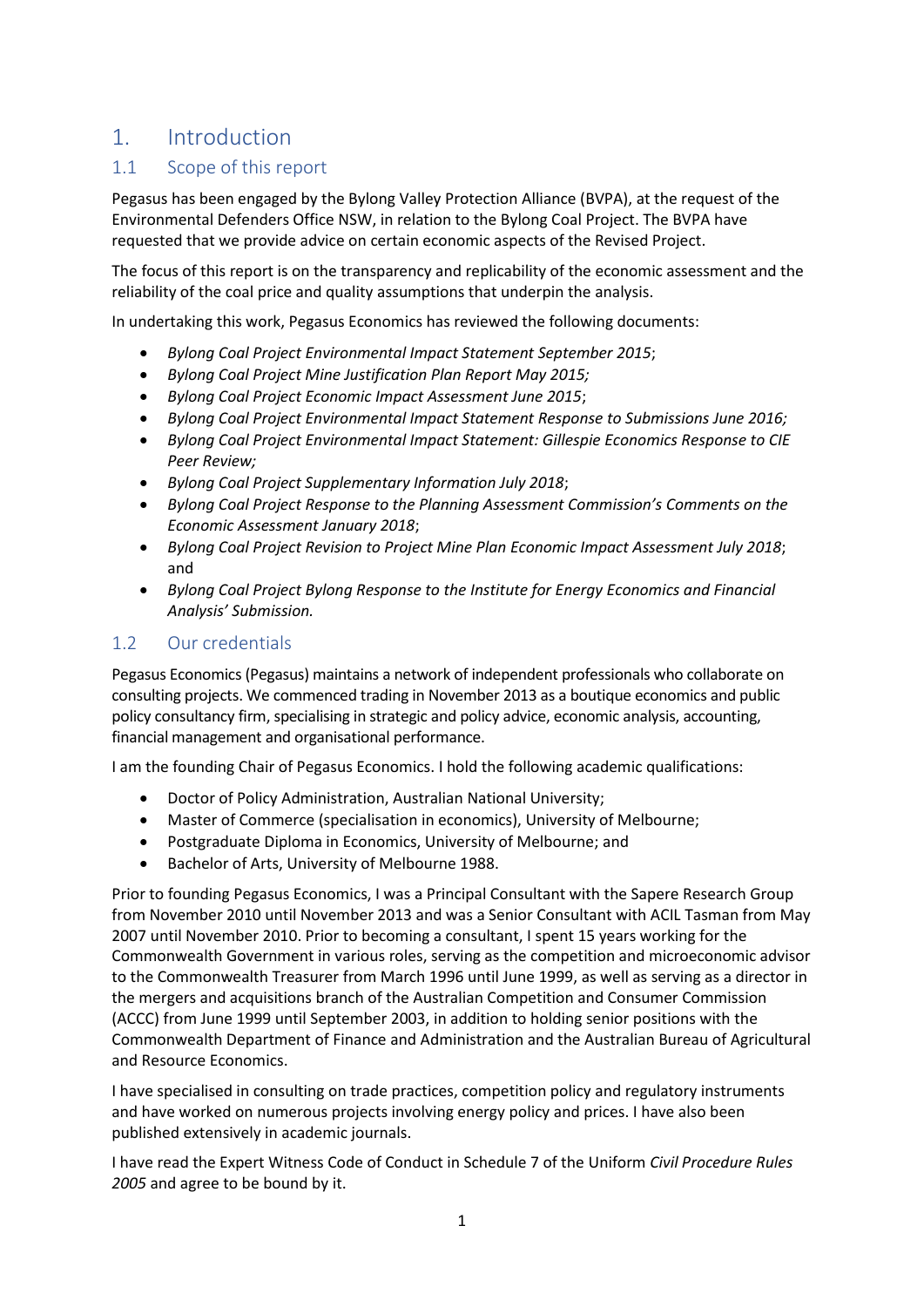# <span id="page-5-0"></span>2. The Bylong Coal Project

The Bylong Coal Project (the Project) is a proposed greenfield coal mine located in the lower reaches of the Bylong Valley, about 55 kilometres north east of Mudgee (NSW Planning Assessment Commission, 2017, p. i).

The Project is owned by KEPCO Bylong Australia Pty Ltd (KEPCO), which is a subsidiary of the Korea Electric Power Corporation (KEPCO Korea). The Project life is approximately 25 years, comprising a two year construction period and a 23 year operation period (Hansen Bailey Environmental Consultants, 2015, p. 1).

The Project initially involved the recovery of approximately 124 million tonnes (Mt) of Run of Mine (ROM) coal to produce 90 Mt of thermal coal (Hansen Bailey Environmental Consultants, 2015, p. 1). This involved the extraction of up to 6.5 million tonnes per annum (Mtpa) of ROM coal, initially employing open cut excavator mining techniques supported by trucks and other ancillary mining equipment to develop two open cut mining areas, followed by the commencement of underground mining operations in year 7. It was originally envisaged that open cut excavator mining techniques would be utilised for 8 years, but this has now been scaled back to 7 years with a consequent reduction in the amount of ROM coal recovered to 119.8 Mt and the amount of thermal coal recovered to 87.3 Mt (Hansen Bailey Environmental Consultants, 2018, p. 7).

# <span id="page-5-1"></span>3. Cost Benefit Analysis

#### <span id="page-5-2"></span>3.1 The purpose of a Cost Benefit Analysis

In considering the effects of additional regulatory measures in 1996, a group of prominent economists, including the 1972 Nobel Laureate for economics Kenneth Arrow, contended that it was vitally important to undertake cost benefit analysis:

*Most economists would argue that economic efficiency, measured as the difference between benefits and costs, ought to be one of the fundamental criteria for evaluating proposed environmental, health and safety regulations. Because society has limited resources to spend on regulation, benefit-cost analysis can help illuminate the trade-offs involved in making different kinds of social investments. In this regard, it seems almost irresponsible to not conduct such analyses, because they can inform decisions about how scarce resources can be put to the greatest social good. … In practice, however, the problem is much more difficult, in large part because of inherent problems in measuring marginal benefits and costs. In addition, concerns about fairness and process may be important noneconomic factors that merit consideration. Regulatory policies inevitably involve winners and losers, even when aggregate benefits exceed aggregate costs. (Arrow, et al., 1996, p. 221)*

A cost benefit analysis (CBA) is a process of identifying, comparing and, where possible, measuring the various costs and benefits of a project in current price terms. The costs and benefits should ideally comprise all direct and indirect effects associated with a regulation or policy change. It is clear, however, that while extremely useful as an aid in public decision-making, there are conceptual and methodological limitations in the technique that mean that the results of a CBA alone should not be viewed as a sufficient basis for determining the course of public policy:

*Benefit- cost analysis can play an important role in legislative and regulatory policy debates on protecting and improving health, safety and the natural environment. Although, formal benefit-cost analysis should not be viewed as either necessary or sufficient for designing sensible public policy, it can provide an*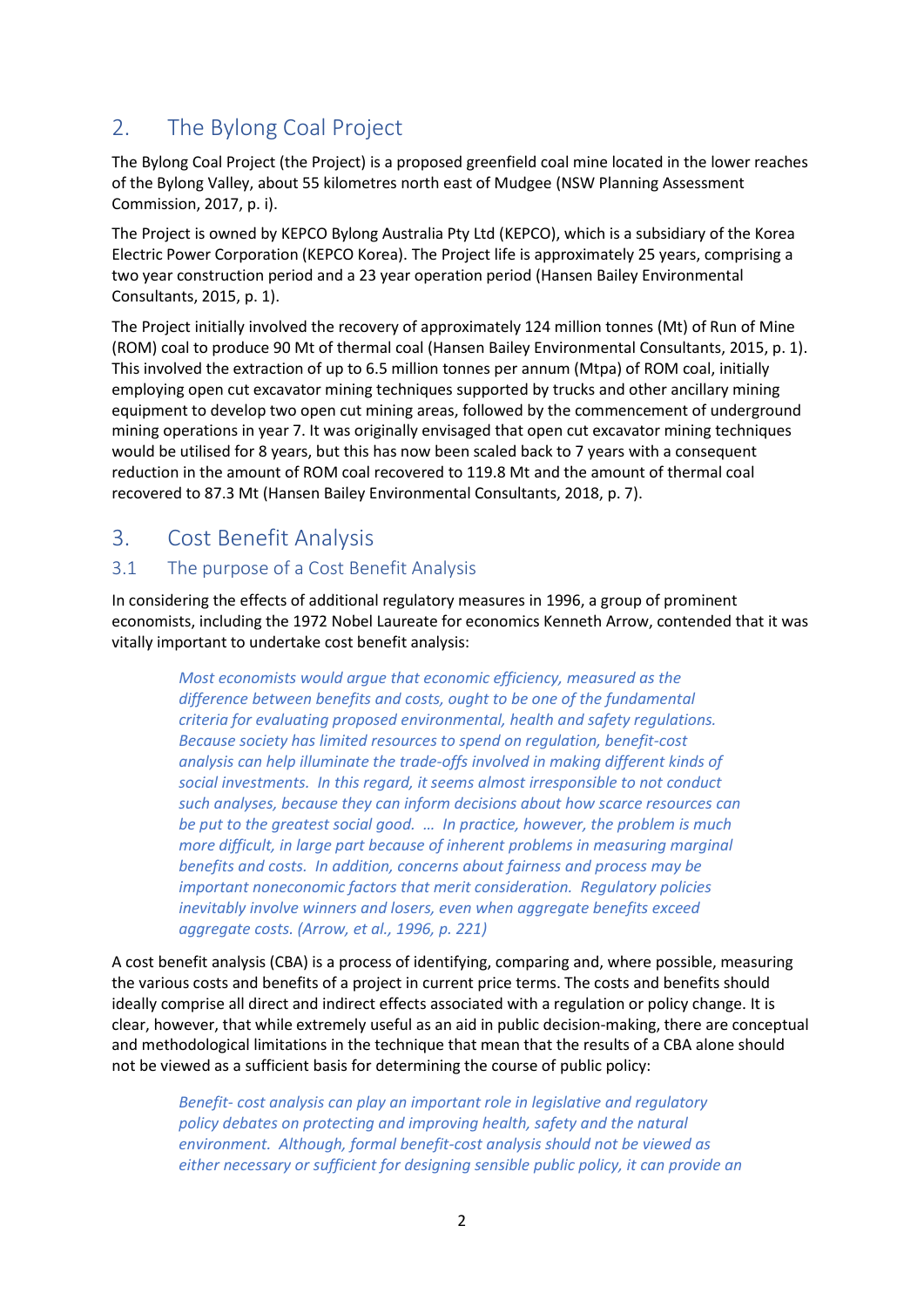*exceptionally useful framework for consistently organising disparate information, and in this way, it can greatly improve the process, and hence, the outcome of policy analysis. If properly done, benefit-cost analysis can be of great help to agencies participating in the development of environmental, health, and safety regulations, and it can likewise be useful in evaluating agency decision-making and in shaping statutes. (Arrow, et al., 1996, p. 222)*

As part of the Environmental Impact Statement (EIS) for the Project, Gillespie Economics (2015) was commissioned to undertake an economic impact assessment that included a CBA. According to the Environmental Impact Statement:

*A comprehensive Benefit Cost Analysis, which has included conservative sensitivity modelling, confirms that when production costs (acquisition costs for affected land, opportunity cost of land, operating costs, decommissioning costs, etc.) and production benefits (revenues from production, residual values of land, etc.) are considered, the Project will have total net production benefits of \$596 million to Australia. Based on this outcome, the Project is considered to be justified from an economic efficiency perspective. (Hansen Bailey Environmental Consultants, 2015, p. 55)*

It should be noted that with the slight scaling back of production associated with the Project, the net production benefit accruing to NSW has been slightly reduced by \$13 million in present value terms (Gillespie Economics, 2018a, p. 6).

#### <span id="page-6-0"></span>3.2 Transparency and replicability of the CBA

A major shortcoming with the economic impact assessment conducted by Gillespie Economics (2015) is that it lacks transparency.

In its review of the Project economic impact assessment for the NSW Department of Planning and the Environment, the Centre for International Economics (CIE) commented on the lack of transparency in relation to benefits and costs:

*The consolidation of many social costs into aggregate operating and capital costs make validation difficult. (Centre for International Economics, 2015, p. 13)*

*Gillespie state they source coal price estimates from Wood McKenzie but do not provide these estimates. (Centre for International Economics, 2015, p. 14)*

*Gillespie Economics does not separately identify the coal price assumptions used in the CBA. (Centre for International Economics, 2015, p. 14)*

*In the absence of specific data on the operating costs of the mines, it is difficult to test the operating cost estimates utilised in the Gillespie Economics study. (Centre for International Economics, 2015, p. 16)*

*Without detailed data from independent sources it is difficult to test the validity of the operating cost assumptions used. (Centre for International Economics, 2015, p. 16)*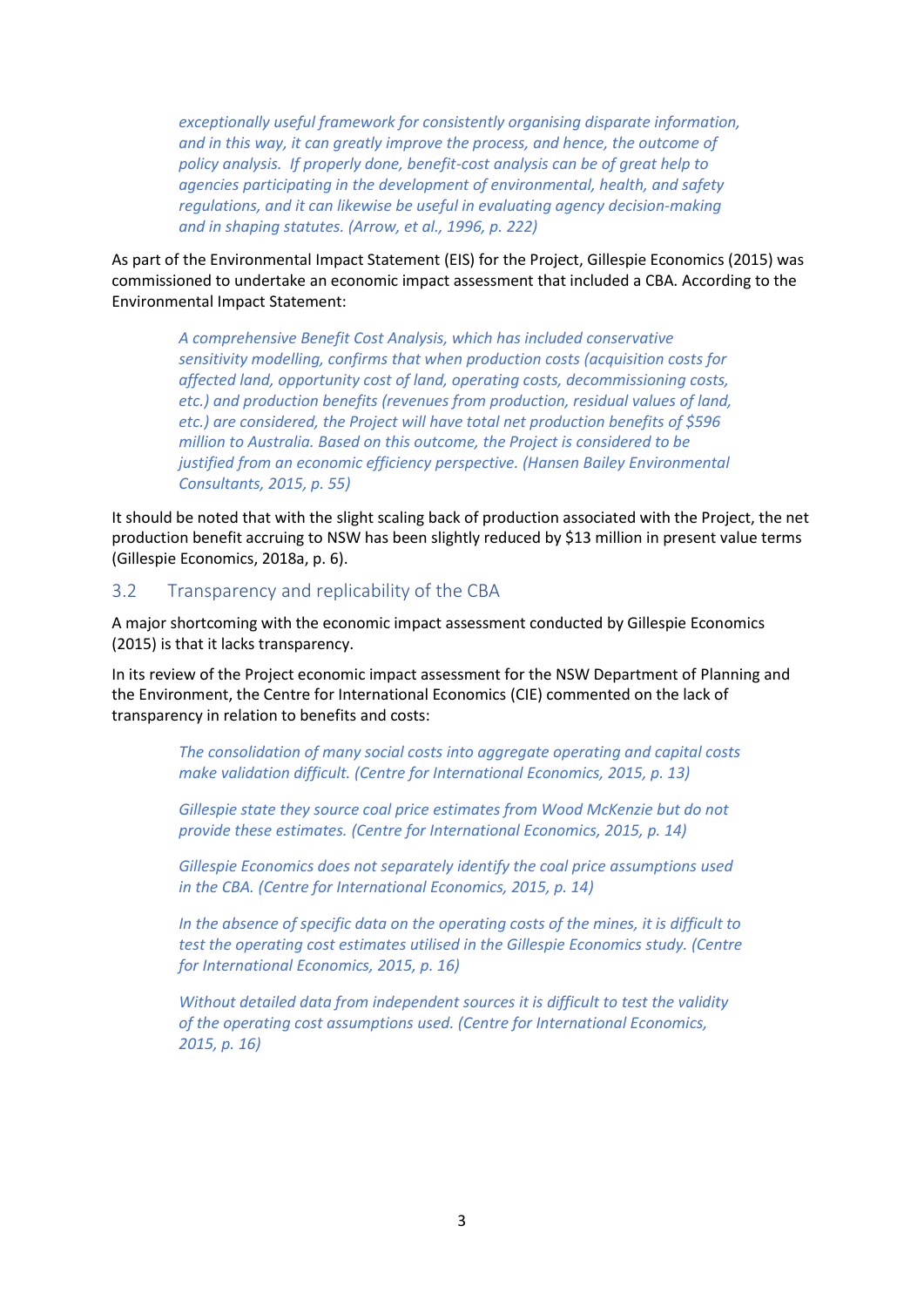The lack of transparency in the economic impact assessment for the Project has been justified on the following basis:

*The USD/t price forecasts over the mine life used in the Economic Impact Assessment was from a detailed product marketability report prepared by Wood Mackenzie (2014). … Coal price forecasts are proprietary and were provided under a commercial arrangement. It is a breach of this commercial arrangement to publish this information. (Hansen Bailey Environmental Consultants, 2016, p. 496)*

*The Economic Impact Assessment (Appendix AE of the EIS) is based on a range of predictions, some of which are not able to be published due to their commercial in confidence nature. (Hansen Bailey Environmental Consultants, 2016, p. 506)*

It especially surprising that dated coal price forecasts from 2014 could still be commercial-inconfidence.

The current NSW *Guidelines for the economic assessment of mining and coal seam gas proposals* released in December 2015 place a great importance on the need for transparency in the conduct of an economic evaluation and a CBA, as outlined below:

*The economic assessment is just one part of the broader EIS. However, it is a widely used tool for deciding between alternative development options. It is intended to allow decision-makers to consider trade-offs and decide whether the community as a whole is better or worse off as a result of the proposal. It should be based on rigorous, transparent and accountable evidence that is open to scrutiny. (NSW Department of Planning and Environment, 2015, p. 3)*

*The economic assessment report prepared by proponents should be transparent and comprehensive and note all important assumptions. The results section of the report should balance readability with presenting sufficient detail to allow the results of the CBA to be easily understood and replicated. (NSW Department of Planning and Environment, 2015, p. 19)*

The lack of transparency within the Project economic impact assessment makes it impossible to replicate and on this basis the assessment alone fails to meet the requirements of the current *Guidelines for the economic assessment of mining and coal seam gas proposals.* One of the most pressing motivations for replications is due to addressing perceived shortcoming in the original research (Reese, 1999, p. 1). Economists have widely acknowledged there is far too little replication work performed within the discipline (Arulampalam, Hartog, MaCurdy, & Theeuwes, 1997, p. 99). The inability to replicate means that fragile results can never be exposed to scrutiny and sunlight.

Notwithstanding the lack of compliance with the transparency and replication requirements of the *Guidelines for the economic assessment of mining and coal seam gas proposals*, earlier this year Gillespie Economics (2018, p. 22) brazenly declared:

*The fundamental basis of the CBA is the holistic analysis of both benefits and costs, and these have been presented in accordance with the NSW Government Guidelines and accepted professional practice. The CBA finds that the Project's benefits clearly exceed its costs.*

It would be unacceptable from a methodological and accountability point of view to rely on the claimed results of a study that cannot be fully scrutinised or replicated for the approval of a largescale project with widespread and irreversible impacts.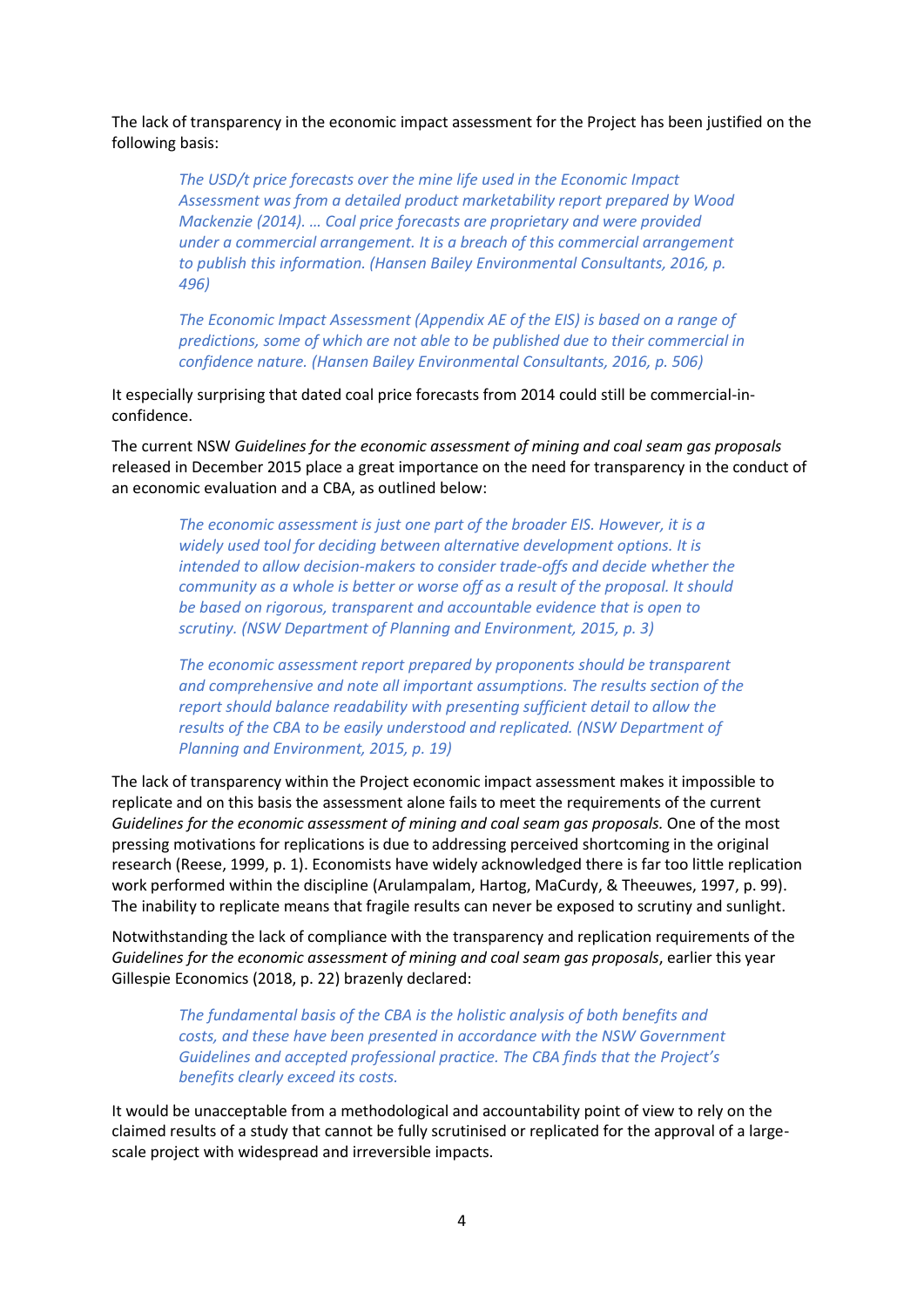### <span id="page-8-0"></span>4. Coal Prices

#### <span id="page-8-1"></span>4.1 Coal

The Project is intending to mine steam or thermal coal that is primarily used for electricity generation.

Coal is a versatile fuel, and has long been used for heating, industrial processes and in electricity generation (Thomas, 2013, p. 354). Coal is primarily used for the generation of electricity and commercial heat, with 65.3 per cent of primary coal being used for this purpose globally in 2016 (International Energy Agency, 2018, p. xvii). In 2016, coal was responsible for 38.4 per cent of all electricity generation worldwide.

Coal quality refers to those chemical and physical properties of coal that influence its potential use (Thomas, 2013, p. 111). It is essential to have an understanding of the chemical and physical properties of coal, especially those properties that will determine whether the coal can be used commercially.

In simple terms coal can be regarded as being made up of moisture, pure coal and mineral matter (Thomas, 2013, p. 112). The moisture consists of surface moisture and chemically bound moisture, the pure coal is the amount of organic matter present and the mineral matter is the amount of inorganic material present, which when the coal is burnt produces ash.

There is no exact method for determining the moisture content of coal, however, the coal industry has developed the following set of empirically determined definitions (Thomas, 2013, pp. 113-14):

- 1. Surface moisture. This is adventitious moisture, not naturally occurring with the coal and which can be removed by low temperature air drying. This drying step is usually the first in any analysis and the moisture remaining after this step is known as air-dried moisture.
- 2. **As received** or as delivered moisture. This is the total moisture of the coal sample when received or delivered to the laboratory. Usually a laboratory will air dry a coal sample thereby obtaining the 'loss on air drying'. An aggressive drying step is then carried out which determines the air-dried moisture. These results are added together to give the total **as received**/as delivered moisture.
- 3. Total moisture. This is all the moisture that can be removed by aggressive drying.
- 4. Air-dried moisture. This is the moisture remaining after air drying and which can be removed by aggressive drying.

Thermal coal used in electricity generation is required to have a low mineral matter level with a high calorific value (Thomas, 2013, p. 103). The calorific value (CV) of coal is the amount of heat per unit mass of coal when combusted, and is often referred to as specific energy (Thomas, 2013, p. 116). The CV of coal is expressed two ways:

- 1. The **gross** calorific or higher heating value. This is the amount of heat liberated during testing in a laboratory, when coal is combusted under standardised conditions at constant volume, so that all of the water in the products remains in the liquid form.
- 2. The **net** calorific or lower heating value. During actual combustion in furnaces, the gross calorific value is never achieved because some products, especially water, are lost with their associated latent heat of vapourisation. The maximum achievable calorific value under these conditions is the net calorific value at constant pressure.

The CV is often expressed in terms of kilocalories per kilogram (kcal/kg). For Australian coal, it is generally quoted on either a **gross** (CV) **as received** (GAR) basis or a **net** (CV) **as received** (NAR) basis in kcal/kg. There are formulas through which one can convert GAR into NAR if one knows the percentage of hydrogen, moisture and oxygen of the coal.<sup>1</sup> However, if the percentage of hydrogen,

**.** 

<sup>&</sup>lt;sup>1</sup> See World Coal Institute (2007) and Thomas (2013, p. 116).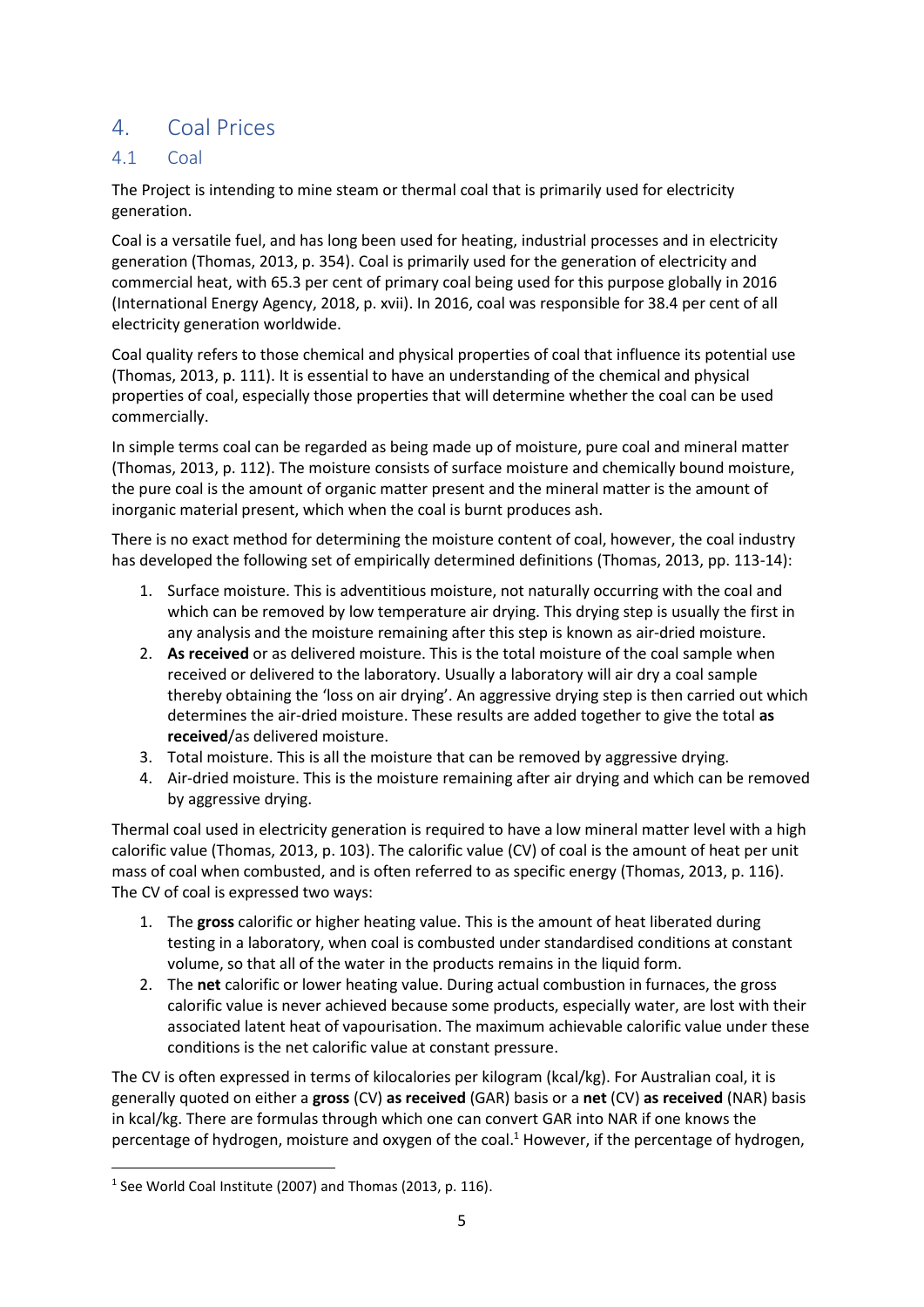moisture and oxygen is unknown, then as an approximate value GAR can be converted into NAR by subtracting 260 kcal/kg (Thomas, 2013, p. 116).

The ash from burning coal is that inorganic residue that remains after combustion (Thomas, 2013, p. 114). Mineral impurities affect the suitability of coal as a boiler fuel (Thomas, 2013, p. 98). The resulting ash can cause significant problems that include slag flow behaviour, ash deposition, bed agglomeration, corrosion and erosion of system parts, fine particulate that is difficult to collect, and blinding of hot-gas cleanup filters (Benson, Sondreal, & Hurley, 1995, p. 1). In thermal coal, a high ash content will effectively reduce its calorific value (Thomas, 2013, p. 114).

#### <span id="page-9-0"></span>4.2 Thermal Coal from the Bylong Coal Project

The ash content and the specific energy content of the various coal seams proposed to be marketed as the final output from the Project are outlined below in Table 1 as reproduced from the Project *Mine Justification Report* (Mine Advice Pty Ltd, 2015, p. 36).

| <b>Mining Method</b> | <b>Seam</b> | <b>Ash Content</b><br>(%) | <b>Specific Energy</b><br>(kcal/kg GAR)* | <b>Specific Energy</b><br>(kcal/kg NAR)# |
|----------------------|-------------|---------------------------|------------------------------------------|------------------------------------------|
| Open cut             | Glen Davis  | 22.0                      | 5,349.12                                 | 5,089.12                                 |
| Open cut             | Ulan        | 22.0                      | 5,349.12                                 | 5,089,12                                 |
| Open cut             | Coggan      | 16.0                      | 5,707.32                                 | 5,447.32                                 |
| Underground          | Coggan      | 15.7                      | 5,874.48                                 | 5,614.48                                 |

#### <span id="page-9-1"></span>*Table 1: Quality of the Coal to be Marketed under the Proposed Bylong Coal Project*

Source: Mine Advice Pty Ltd (2015, p. 36).

**\*** It would appear the specific energy content of the coal seams in the Project *Mine Plan Justification Report* were erroneously presented in kcal/kg whereas they appear to have been quoted in Megajoules per kilogram (Buckley & Nicholas, 2018, p. 17). The quoted figures were converted into kcal/kg by multiplying by 238.8 as recommended by the World Coal Institute (2007).

**#** As the hydrogen, moisture and oxygen content of the coal to be marketing by the Project has not been revealed by the Proponent, the GAR has been converted into NAR by the adjustment suggested by Thomas (2013, p. 114) by subtracting 260 kcal/kg from the GAR specific energy content.

Two broadly equivalent product specifications are used as the Newcastle benchmark for thermal coal that currently serves as the thermal coal price benchmark for the Asia Pacific region:

- Newcastle 6,000 kcal/kg NAR specification produced by globalCOAL; and
- Newcastle 6,300 kcal/kg GAR specification published by Standard & Poor's in the *Platts Coal Trader International* publication.

The two broadly equivalent specifications are almost identically priced, which can be seen in a price comparison of the Newcastle 6,000 kcal/kg NAR specification with the Newcastle 6,300 kcal/kg GAR specification provided in Figure 1 below.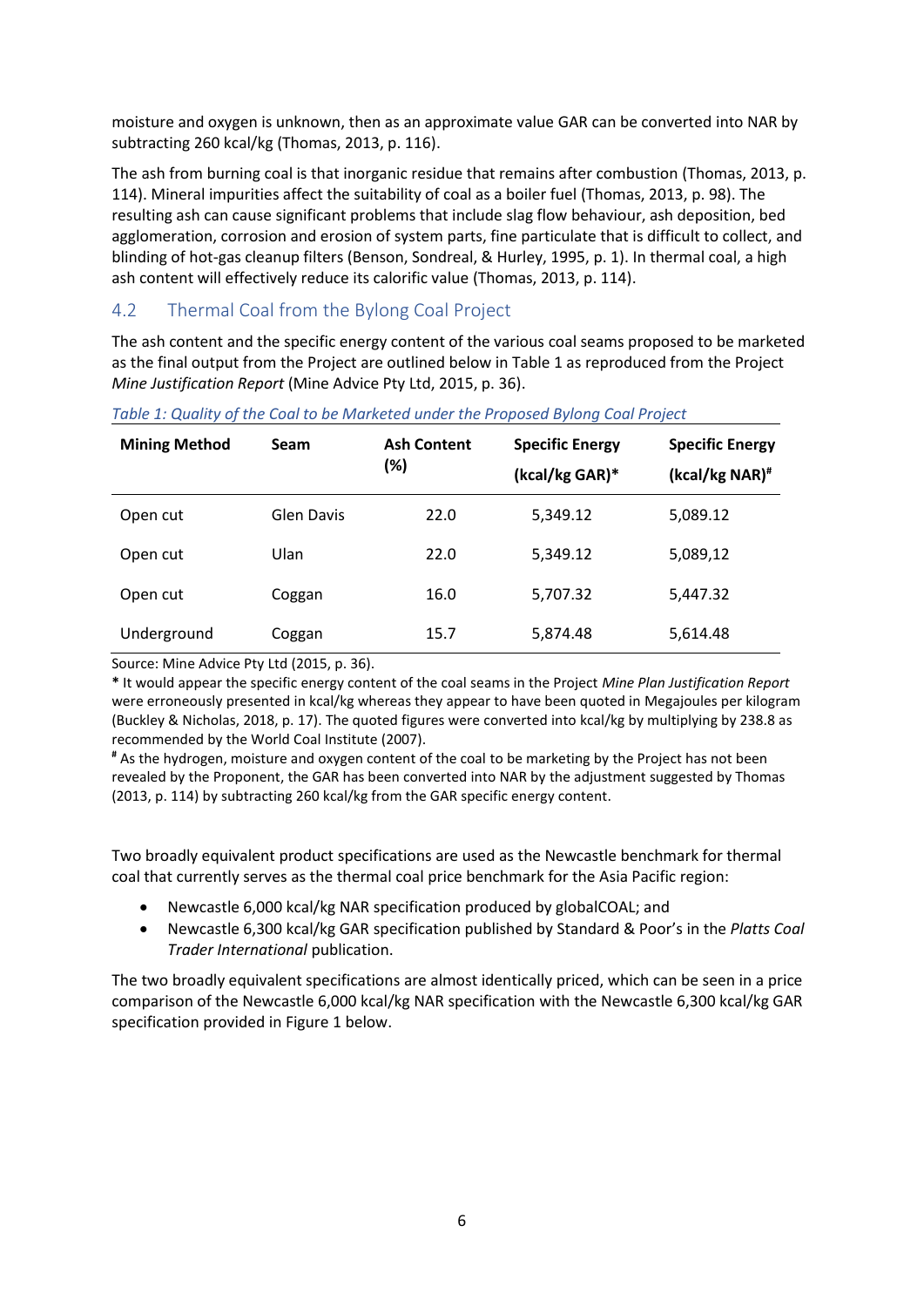

<span id="page-10-0"></span>*Figure 1: Monthly Price Averages for Newcastle 6,000 kcal/kg NAR specification and Newcastle 6,300 kcal/kg GAR specification FOB\* – January 2015 to September 2018 (US\$ per metric tonne)*

Sources: World Bank (2018b) and *Platts Coal Trade International.*

\* FOB means that the seller pays for transportation of the goods to the port of shipment, plus loading costs. The buyer pays the cost of [marine freight](https://en.wikipedia.org/wiki/Cargo) transport, [insurance,](https://en.wikipedia.org/wiki/Insurance) unloading, and transportation from the arrival port to the final destination.

According to an article in the *Financial Times* in September 2018:

*When analysts and investors talk about thermal coal they are usually referencing the price of high grade material shipped from Newcastle, a port on Australia's east coast.* 

*For years this product, which is burnt in power stations to generate electricity, had been viewed as benchmark for the vast Asian market, including China and Japan. (Hume, 2018)*

However, as shown in Table 1 above, the thermal coal expected to be marketed by the Project is of lower quality in terms of its specific energy content than the Newcastle benchmark for thermal coal and much more closely aligned with the Newcastle 5,500 kcal/kg NAR specification (also published by Standard & Poor's in the *Platts Coal Trader International* publication). According to the Proponent, the economic impact assessment specifically accounted for the different quality coal products from the Project (Gillespie Economics, 2018b, p. 15).

Japanese electricity generators are the main purchasers of the Newcastle benchmark for thermal coal as its boilers are geared towards energy intensive coal that don't have much tolerance for coal that produces higher levels of ash (Barich, 2014).

Lower CV and higher ash thermal coal is preferred by Chinese, South Korean and Taiwanese coal electricity generators. Chinese end users prefer the Newcastle 5,500 kcal/kg NAR specification with a higher ash content of up to 23 per cent while South Korean electricity generators prefer an ash content within the range of 17-20 per cent (O'Connell, 2012). The Newcastle 5,500 kcal/kg NAR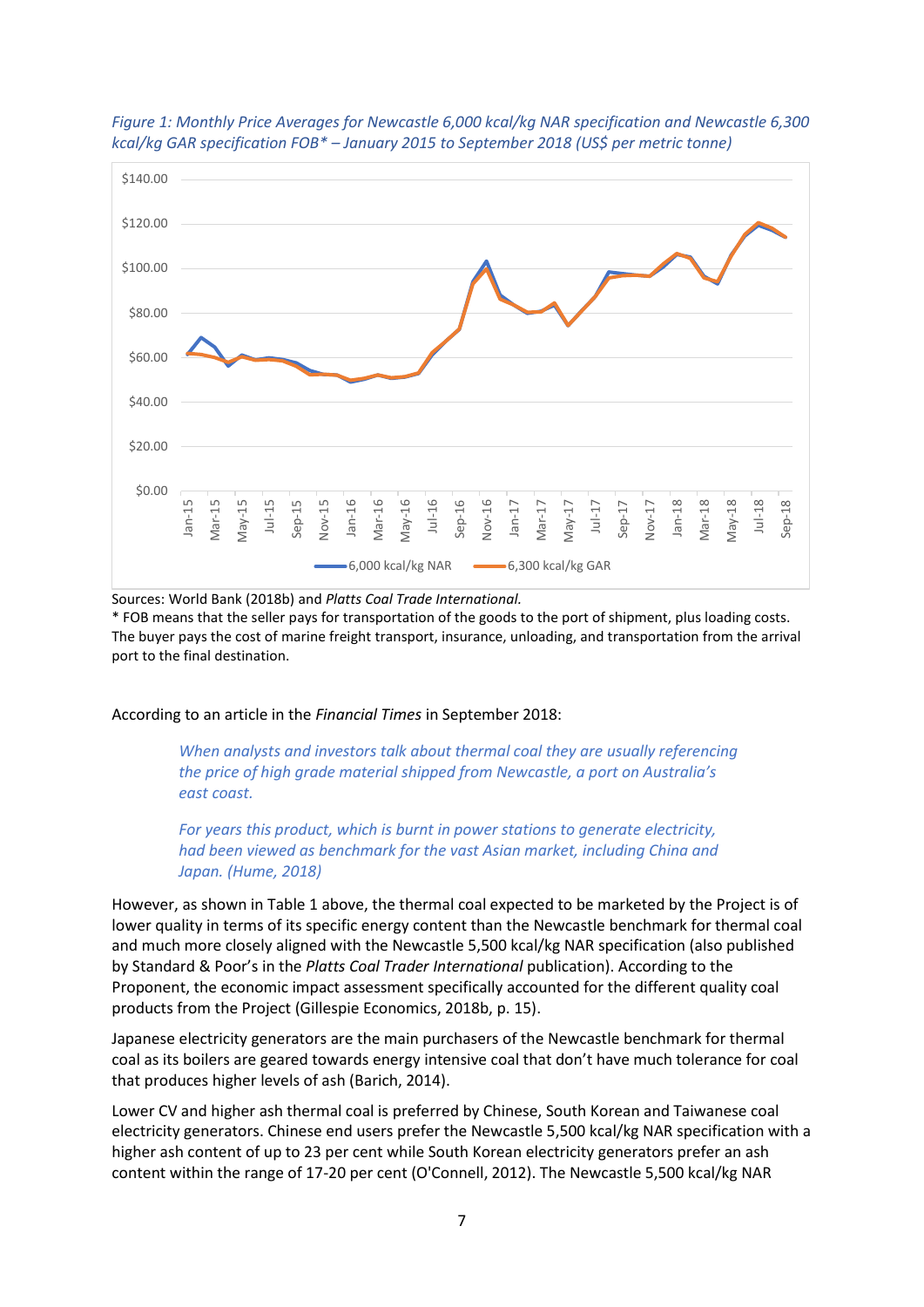specification with up to 23 per cent ash content specification (high ash) trades at a slight discount to the specification with only up to 20 per cent ash content (low ash).

While the Newcastle 6,300 kcal/kg GAR specification has usually traded at around a 21.5 per cent premium to the Newcastle 5,500 kcal/kg NAR (low ash) specification, it began trending upwards and diverging away in April 2018. By August 2018 this premium had blown out to over 82 per cent. The yawning gap that has opened up between the spot traded prices between the two benchmark Newcastle coal specifications and the Newcastle 5,500 kcal/kg NAR specification has become known as the 'great uncoupling' (Cooper, 2018), which can be seen in Figure 2 below.

<span id="page-11-0"></span>



Source: *Platts Coal Trade International*.

Based on the Project *Mine Plan Justification Report* (2015, p. 36), it appears that around one third of the coal produced utilising open cut excavator mining techniques will be high ash coal with a 22 per cent ash content, while the remaining two thirds will be low ash coal with a 16 per cent ash content. The high ash Newcastle 5,500 kcal/kg NAR specification trades at a small 2.55 per cent discount compared to the low ash Newcastle 5,500 kcal/kg NAR specification. The small price difference between the low and high ash Newcastle 5,500 kcal/kg NAR specifications is shown in Figure 3 below.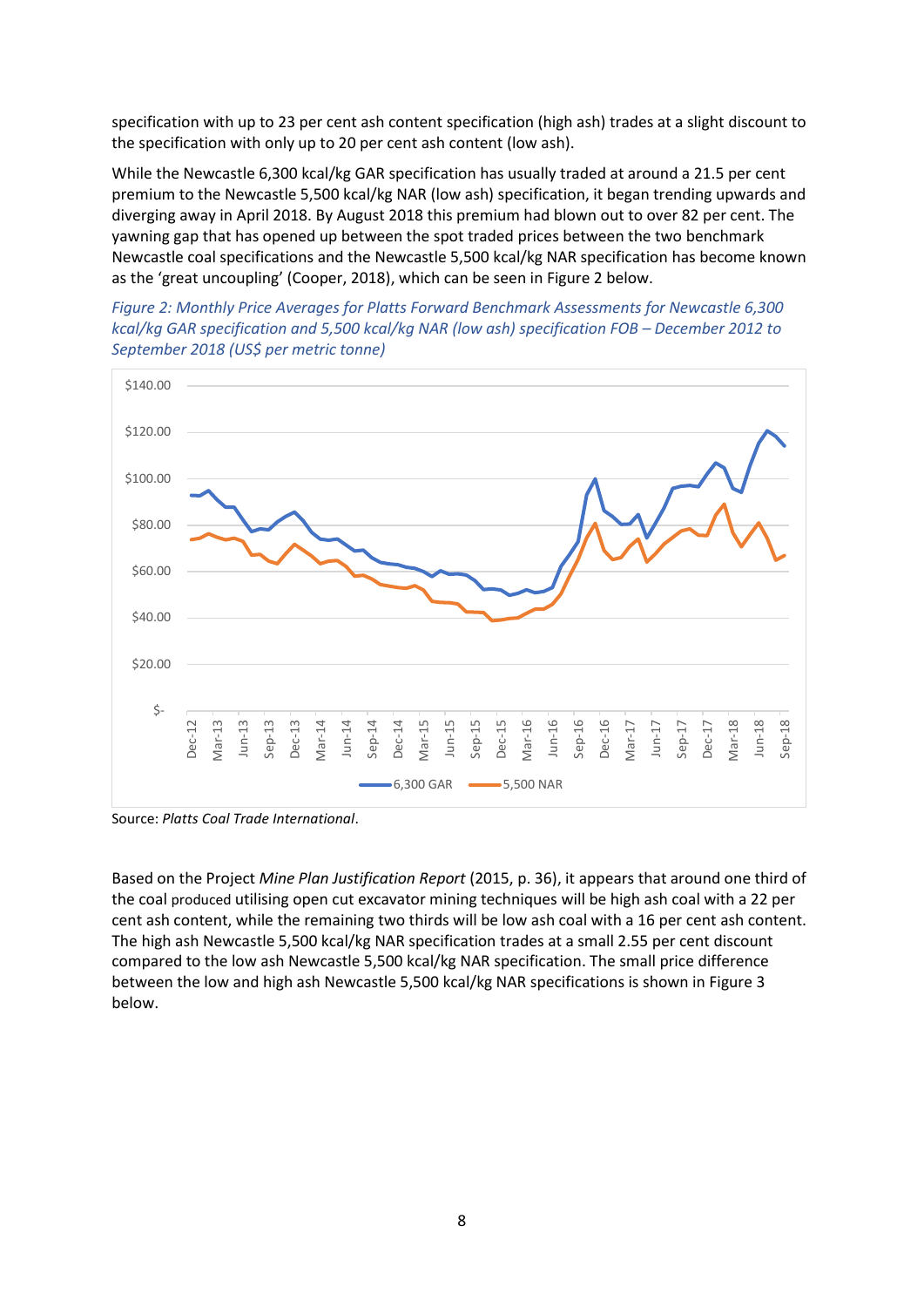

<span id="page-12-1"></span>*Figure 3: Monthly Price Averages for Platts Forward Benchmark Assessments for Newcastle 5,500 kcal/kg NAR Coal Prices Low Ash (20% max) and High Ash (23% max) Specifications FOB – August 2017 to September 2018 (US\$ per metric tonne)*

Source: *Platts Coal Trade International*.

#### <span id="page-12-0"></span>4.3 Unreliability of Thermal Coal Price Forecasts in the Economic Impact Assessment

According to the Project Proponent, the financial viability for the Bylong Coal Project rests on future thermal coal prices:

*Over the life of the Project, forecast coal prices are expected to result in a financially viable Project with resultant economic benefits for Australia and NSW. (Hansen Bailey Environmental Consultants, 2016, p. 493)*

While the economic impact assessment has not provided details of the thermal coal price forecasts across the life of the project for the range and quality of coal that will be marketed, it does indicate that the price forecasts utilised in the Project economic impact assessment were predicated on a recovery in coal prices from then historic lows:

*WoodMackenzie (2014) has prepared a detailed product marketability report for the Project and provided price forecasts in US\$/t over the mine life. A key finding of the analysis is that Global thermal coal prices are at multi-year lows due to an enduring oversupply. However, this is likely to end soon. WoodMackenzie (2014) expect price recovery over an extended period. (Gillespie Economics, 2015, p. 33)*

*A key finding of Wood Mackenzie is that global thermal coal prices are at multiyear lows due to an enduring oversupply. However, the WoodMackenzie forecasts illustrate that this is likely to end soon. WoodMackenzie expect price recovery*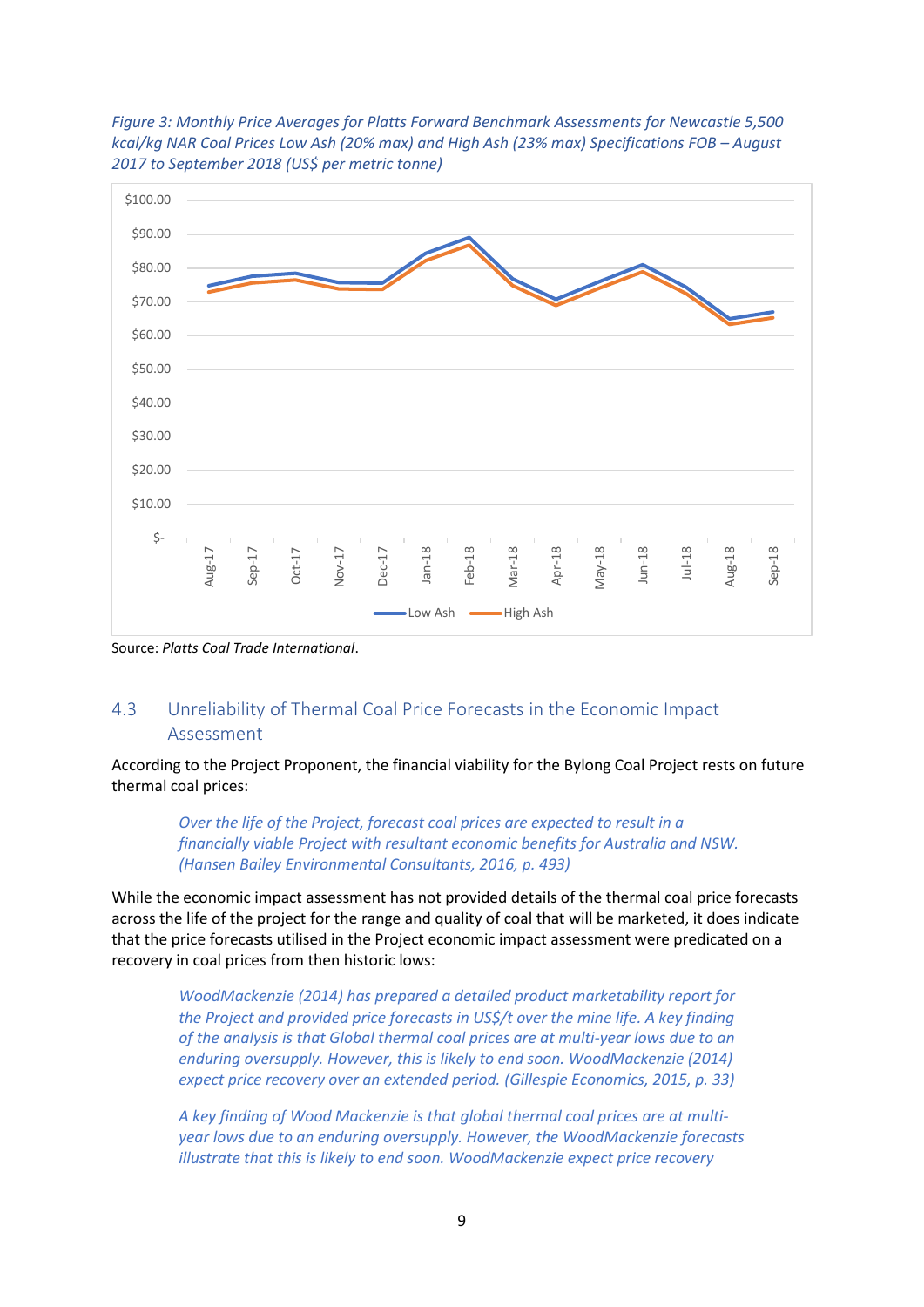#### *over an extended period. (Hansen Bailey Environmental Consultants, 2016, p. 496)*

Given the time that has elapsed since these forecasts were prepared, and the significant changes in market conditions and governmental policies affecting the future demand for thermal coal, Pegasus considers that it would be relevant for the Independent Planning Commission to consider more recent data for relevant thermal coal prises before final decisions are made with respect to this Project.

Pegasus suggests that more recent thermal coal price forecasts invalidate coal price forecasts used by the Proponent. While thermal coal prices have recently been trading at record highs, it is important to bear in mind that this relates exclusively to the Newcastle benchmark coal price that is a higher grade of coal than will be marketed by the Project. Contrary to Gillespie Economics' assumptions in 2015 and the 2014 WoodMackenzie forecasts on which they were based, medium and long term price forecasts for the Newcastle thermal coal benchmark suggest that prices will be gradually reducing over time from recent highs, strongly suggesting the Bylong Coal Project could be mothballed or abandoned in the not too distant future.

#### According to the NSW Budget:

#### *The spot price for thermal coal is currently around US\$94 per tonne, but market expectations suggest a gradual moderation of thermal coal prices over the next four years. (NSW Treasury, 2018)*

According to the Resources and Energy Quarterly for the September quarter 2018 produced by the Commonwealth Department of Industry, Innovation and Science (2018, p. 39), while Australian thermal coal prices have been supported in recent months, driven by strong demand in Asia, the Newcastle benchmark spot price is forecast to decline from an average of US\$105 a tonne in 2018 to US\$75 a tonne in 2020, as demand growth slows. According to the Department of Industry, Innovation and Science (2018, p. 39):

*The Newcastle benchmark spot price is forecast to drift lower over the next two and a half years, from an average of US\$105 a tonne in 2018, to US\$84 a tonne in 2019 and \$75 a tonne in 2020. The forecast decline in the thermal coal price is underpinned by an expected softening in import demand, particularly as domestic supply picks up in China, and as nuclear reactors come back online in Japan and South Korea. The thermal coal Japanese reference price is also forecast to decline in line with spot prices, from US\$110 a tonne in [Japanese Fiscal Year] 2018–19 to US\$83 a tonne in [Japanese Fiscal Year] 2019–20 and \$72 a tonne in [Japanese Fiscal Year] 2020–21.*

#### According to the World Bank (2018, p. 17) in April 2018:

*Coal consumption faces long-term structural declines in several consuming regions for both economic and policy reasons. In the United States, low-priced natural gas has reduced coal usage in power generation, and led to a reduction in investment in coal supply. China is investing in cleaner energy sources, reforming its electricity sector to reduce inefficient production, and reducing the energy intensity of its economy— all at the expense of coal. Meanwhile, several European countries plan to end coal consumption over the next decade, and India is seeking to reach peak coal consumption over the same period.*

More recently in October 2018, the World Bank (2018a, p. 28) opined: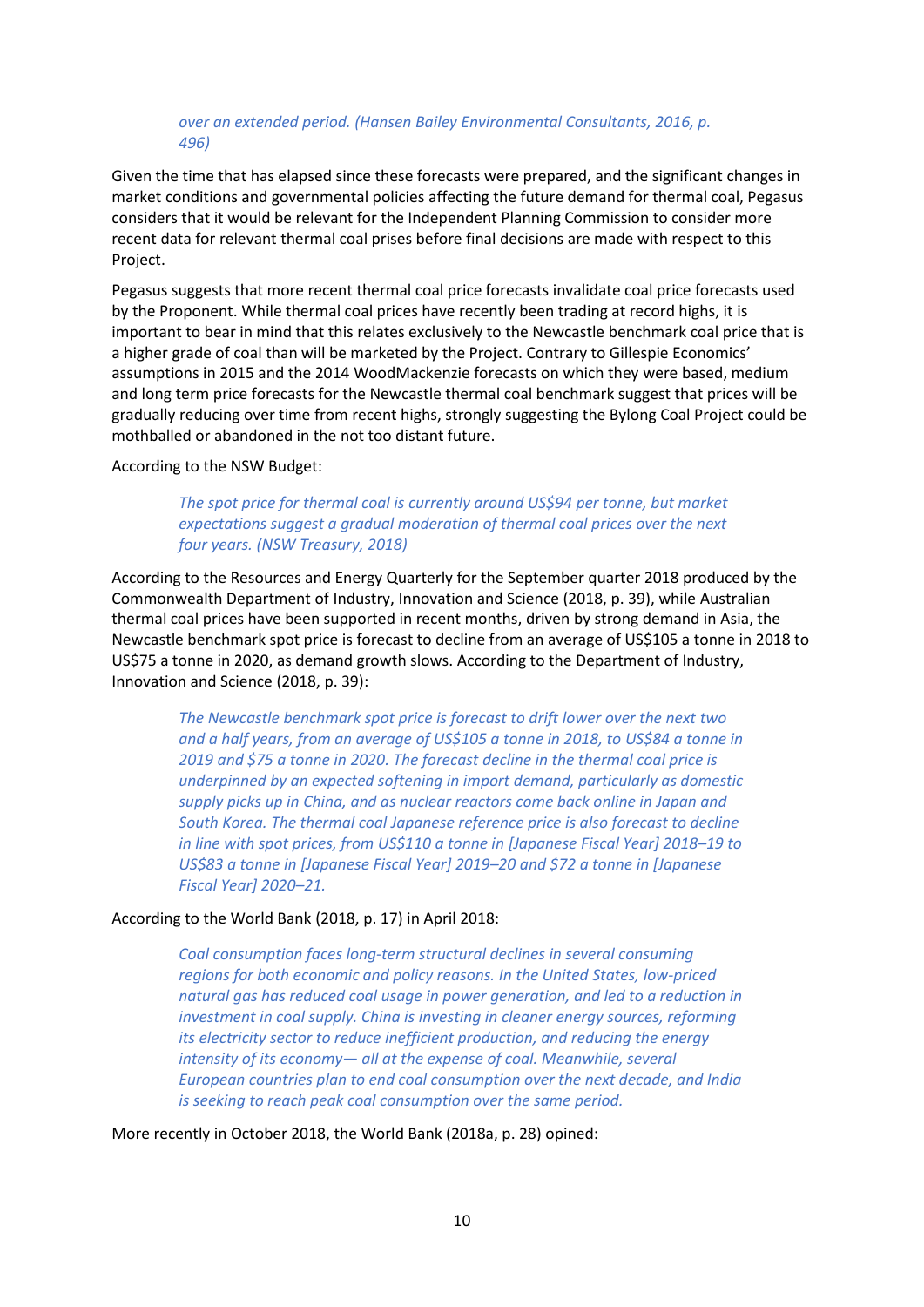*Going forward, use of natural gas is expected to continue to rise given its properties as a cleaner burning fuel, while demand for coal is expected to moderate as China's growth slows and becomes less commodity-intensive, and as concerns about pollution increase.*

Based on the royalty estimates in the economic impact assessment, CIE (2015, p. 14) has indicated that this implies an average thermal coal price of between A\$90 and A\$100 per metric tonne for the Project. In its analysis of the Project economic impact assessment, the Australia Institute (Campbell, 2015) derive an average thermal coal price of A\$102.60 per metric tonne for the Project.

#### <span id="page-14-0"></span>4.4 Updated Thermal Coal Price Forecasts and Project Value of Production

The production value of thermal coal from the Project in present value terms at a 7 per cent discount rate has been re-estimated using three different price forecasts/projections:

- World Bank (29 October 2018);
- KPMG (9 November 2018) based on the opinions of coal price experts; and
- A\$102.60 per tonne based on the Australia Institute analysis of the Project economic impact assessment.

Unfortunately, untangling the effects of the coal price assumptions in the Gillespie Economics' modelling is complicated by the lack of transparency in the presentation of the economic impact assessment. In the absence of detailed information on the calculations employed in the economic impact assessment provided by the Proponent, it has been necessary to make some assumptions in order to arrive at a conclusion on the validity of the benefits claimed by the Proponent. These assumptions are documented in the following discussion.

Drawing on the limited indicative production schedules provided by the Proponent ( (Gillespie Economics, 2015, p. 12; Hansen Bailey Environmental Consultants, 2018, p. 14), and the analysis conducted by The Australian Institute (Campbell, 2015), an *ad hoc* indicative production schedule for the Project has been created by Pegasus to form the basis of an updated assessment of the likely value of thermal coal marketed by the Project. This includes a breakdown between coal produced utilising open cut excavator mining techniques and from the underground mining operation. Furthermore, coal produced utilising open cut excavator mining techniques has been broken down between its low ash and high ash components. The ad hoc indicative production schedule arrived at is provided in Table 2 below.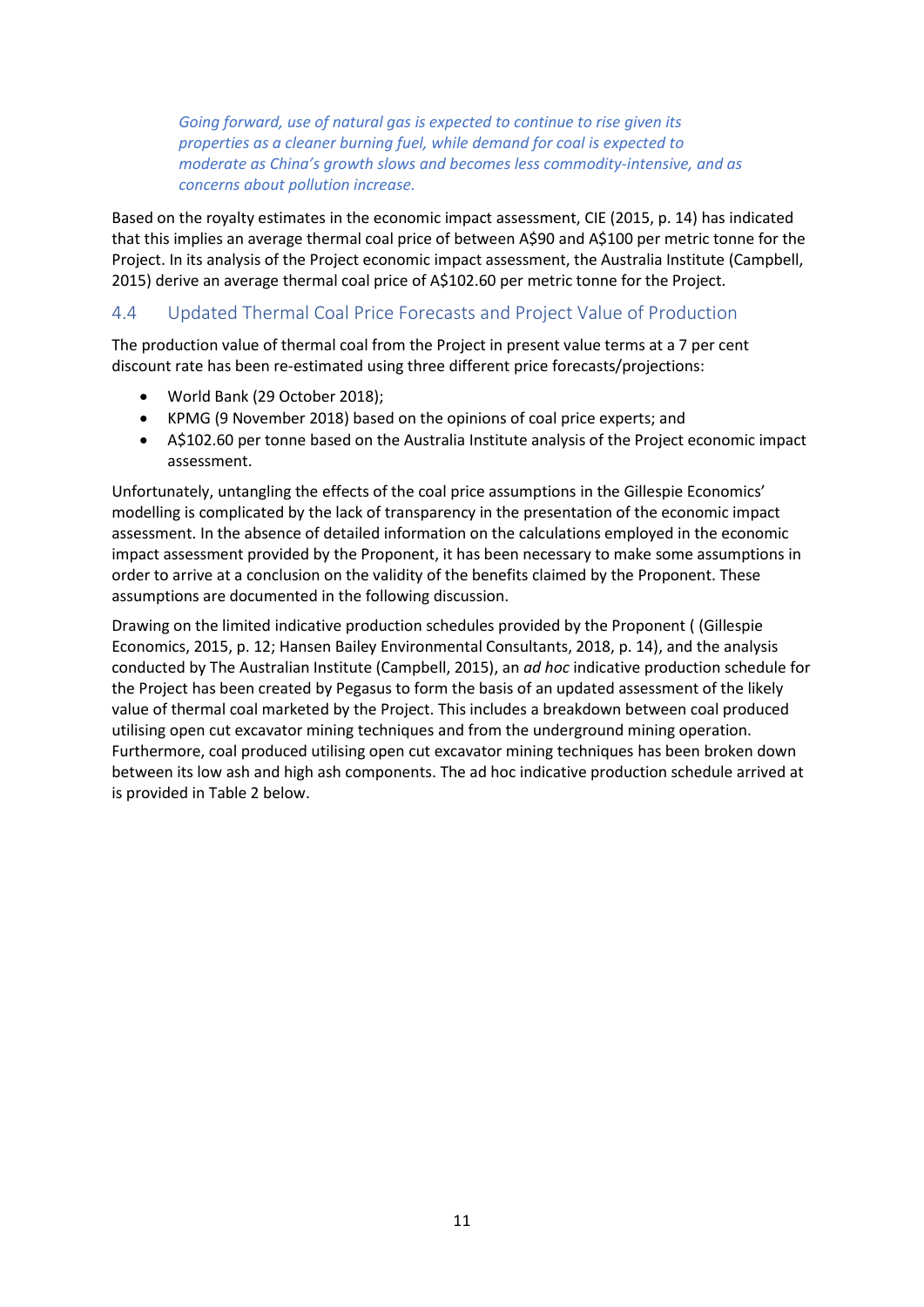| Year                    | <b>High Ash Open</b><br>Cut (Mt) | Low Ash Open<br>Cut (Mt) | Underground<br>Mining (Mt) | Total (Mt) |
|-------------------------|----------------------------------|--------------------------|----------------------------|------------|
| $\mathbf 0$             |                                  |                          |                            |            |
| $\mathbf{1}$            |                                  |                          |                            |            |
| $\overline{2}$          |                                  |                          |                            |            |
| 3                       | 0.87                             | 1.73                     |                            | 2.60       |
| $\overline{\mathbf{4}}$ | 1.05                             | 2.10                     |                            | 3.15       |
| 5                       | 1.23                             | 2.47                     |                            | 3.70       |
| 6                       | 1.28                             | 2.57                     |                            | 3.85       |
| $\overline{7}$          | 1.33                             | 2.67                     | 0.40                       | 4.40       |
| 8                       | 0.87                             | 1.78                     | 1.75                       | 4.40       |
| 9                       | 0.40                             | 0.90                     | 2.70                       | 4.00       |
| 10                      |                                  |                          | 3.20                       | 3.20       |
| 11                      |                                  |                          | 3.70                       | 3.70       |
| 12                      |                                  |                          | 4.50                       | 4.50       |
| 13                      |                                  |                          | 4.50                       | 4.50       |
| 14                      |                                  |                          | 4.50                       | 4.50       |
| 15                      |                                  |                          | 4.70                       | 4.70       |
| 16                      |                                  |                          | 4.90                       | 4.90       |
| 17                      |                                  |                          | 4.00                       | 4.00       |
| 18                      |                                  |                          | 3.60                       | 3.60       |
| 19                      |                                  |                          | 3.20                       | 3.20       |
| 20                      |                                  |                          | 3.20                       | 3.20       |
| 21                      |                                  |                          | 3.20                       | 3.20       |
| 22                      |                                  |                          | 3.20                       | 3.20       |
| 23                      |                                  |                          | 3.30                       | 3.30       |
| 24                      |                                  |                          | 3.40                       | 3.40       |
| 25                      |                                  |                          | 4.10                       | 4.10       |
| <b>Totals</b>           | 7.03                             | 14.22                    | 66.05                      | 87.30      |

<span id="page-15-0"></span>*Table 2: Bylong Coal Project Ad Hoc Indicative Thermal Coal Production Schedule – Year 0 to Year 25*   $(\Lambda A+1)$ 

Sources: Gillespie Economics (2015, p. 12) and Hansen Bailey Environmental Consultants (2018, p. 14)

Forecasts of future thermal coal prices have been based on recent thermal coal price forecasts published by the World Bank (2018a, p. 43) in late October 2018 and published by KPMG (2018) in early November 2018. These forecasts relate to the Newcastle benchmark for thermal coal, and as the Project will be marketing lower quality coal than this, an adjustment has been made to discount the value of the Project marketed coal to allow for its lower quality. As the Newcastle 6,300 kcal/kg GAR specification traded at an average price premium to the Newcastle 5,500 kcal/kg NAR (low ash) specification of 21.51 per cent between December 2012 and March 2018, this has been used as the basis to discount the thermal coal prices received by the Project for the lower quality thermal coal marketed. Consideration of thermal coal prices from April 2018 onwards have been excluded as this is when the 'great uncoupling' discussed above commenced and it is not possible to ascertain whether the additional price premium received for higher quality coal will continue indefinitely.

As the World Bank and KPMG thermal coal price forecasts are in nominal US\$, these have been converted into 2018 constant US\$ prices assuming an inflation rate of 2 per cent. As coal prices are quoted in US\$ it is necessary to have a forecast on the exchange rate to convert prices into A\$. In keeping with Commonwealth Treasury practice, the exchange rate is assumed to remain around its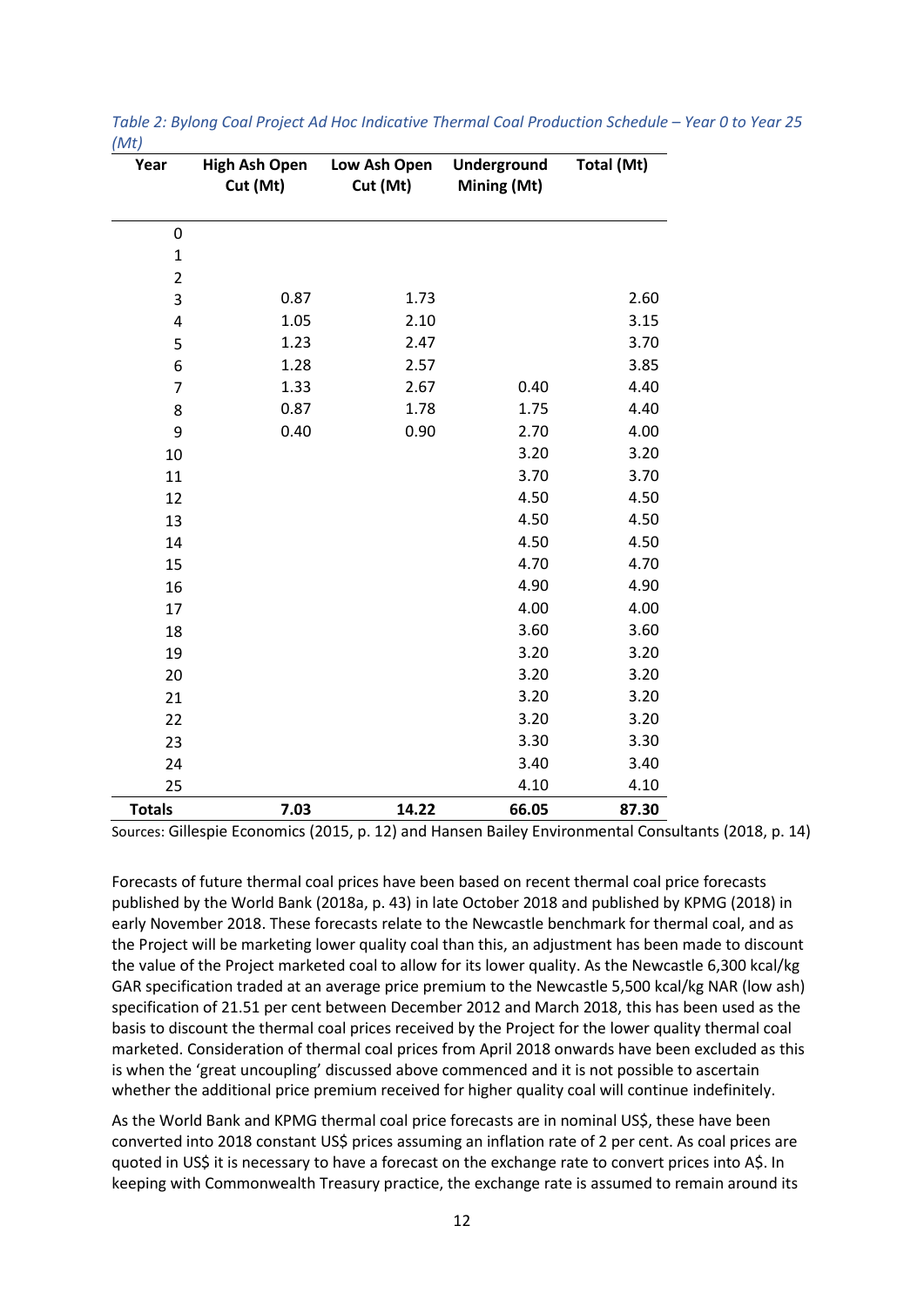recent average level by taking an average of the previous six months from the beginning of May 2018 until the end of October 2018.<sup>2</sup>

The World Bank thermal coal price forecasts and adjustments are provided in Table 3 below. We have assumed straight line changes between the years reported and have assumed thermal coal prices remain at their 2030 level in constant price terms in the years beyond (rather than remain constant in nominal price terms).

| Calendar<br>Year | <b>Newcastle Benchmark</b><br><b>Thermal Coal Nominal</b><br>Price Forecast US\$ per<br>metric tonne | <b>Newcastle</b><br><b>Benchmark Thermal</b><br><b>Coal Price Forecast</b><br>US\$ in 2018 Constant<br>Prices per metric<br>tonne* | <b>Converted to</b><br>Newcastle 5,500<br>kcal/kg NAR (low<br>ash) specification<br>US\$ in 2018<br><b>Constant Prices</b><br>per metric tonne <sup>#</sup> | <b>Converted to</b><br>Newcastle 5,500<br>kcal/kg NAR (low<br>ash) specification<br>A\$ in 2018 Constant<br>Prices per metric<br>tonne <sup>@</sup> |
|------------------|------------------------------------------------------------------------------------------------------|------------------------------------------------------------------------------------------------------------------------------------|-------------------------------------------------------------------------------------------------------------------------------------------------------------|-----------------------------------------------------------------------------------------------------------------------------------------------------|
| 2018             | \$108.00                                                                                             | \$108.00                                                                                                                           | \$88.88                                                                                                                                                     | \$121.09                                                                                                                                            |
| 2019             | \$100.00                                                                                             | \$98.04                                                                                                                            | \$80.68                                                                                                                                                     | \$109.92                                                                                                                                            |
| 2020             | \$90.00                                                                                              | \$86.51                                                                                                                            | \$71.19                                                                                                                                                     | \$96.99                                                                                                                                             |
| 2021             | \$86.40                                                                                              | \$81.42                                                                                                                            | \$67.00                                                                                                                                                     | \$91.29                                                                                                                                             |
| 2022             | \$83.00                                                                                              | \$76.68                                                                                                                            | \$63.11                                                                                                                                                     | \$85.97                                                                                                                                             |
| 2023             | \$79.70                                                                                              | \$72.19                                                                                                                            | \$59.41                                                                                                                                                     | \$80.94                                                                                                                                             |
| 2024             | \$76.50                                                                                              | \$67.93                                                                                                                            | \$55.90                                                                                                                                                     | \$76.16                                                                                                                                             |
| 2025             | \$73.50                                                                                              | \$63.99                                                                                                                            | \$52.66                                                                                                                                                     | \$71.74                                                                                                                                             |
| 2026             | \$70.80                                                                                              | \$60.43                                                                                                                            | \$49.73                                                                                                                                                     | \$67.75                                                                                                                                             |
| 2027             | \$68.10                                                                                              | \$56.98                                                                                                                            | \$46.90                                                                                                                                                     | \$63.89                                                                                                                                             |
| 2028             | \$65.40                                                                                              | \$53.65                                                                                                                            | \$44.15                                                                                                                                                     | \$60.15                                                                                                                                             |
| 2029             | \$62.70                                                                                              | \$50.43                                                                                                                            | \$41.50                                                                                                                                                     | \$56.54                                                                                                                                             |
| 2030             | \$60.00                                                                                              | \$47.31                                                                                                                            | \$38.93                                                                                                                                                     | \$53.04                                                                                                                                             |
| 2031             |                                                                                                      | \$47.31                                                                                                                            | \$38.93                                                                                                                                                     | \$53.04                                                                                                                                             |
| 2032             |                                                                                                      | \$47.31                                                                                                                            | \$38.93                                                                                                                                                     | \$53.04                                                                                                                                             |
| 2033             |                                                                                                      | \$47.31                                                                                                                            | \$38.93                                                                                                                                                     | \$53.04                                                                                                                                             |
| 2034             |                                                                                                      | \$47.31                                                                                                                            | \$38.93                                                                                                                                                     | \$53.04                                                                                                                                             |
| 2035             |                                                                                                      | \$47.31                                                                                                                            | \$38.93                                                                                                                                                     | \$53.04                                                                                                                                             |
| 2036             |                                                                                                      | \$47.31                                                                                                                            | \$38.93                                                                                                                                                     | \$53.04                                                                                                                                             |
| 2037             |                                                                                                      | \$47.31                                                                                                                            | \$38.93                                                                                                                                                     | \$53.04                                                                                                                                             |
| 2038             |                                                                                                      | \$47.31                                                                                                                            | \$38.93                                                                                                                                                     | \$53.04                                                                                                                                             |
| 2039             |                                                                                                      | \$47.31                                                                                                                            | \$38.93                                                                                                                                                     | \$53.04                                                                                                                                             |
| 2040             |                                                                                                      | \$47.31                                                                                                                            | \$38.93                                                                                                                                                     | \$53.04                                                                                                                                             |
| 2041             |                                                                                                      | \$47.31                                                                                                                            | \$38.93                                                                                                                                                     | \$53.04                                                                                                                                             |
| 2042             |                                                                                                      | \$47.31                                                                                                                            | \$38.93                                                                                                                                                     | \$53.04                                                                                                                                             |
| 2043             |                                                                                                      | \$47.31                                                                                                                            | \$38.93                                                                                                                                                     | \$53.04                                                                                                                                             |

<span id="page-16-0"></span>*Table 3: World Bank Thermal Price Forecasts out to 2030*

Sources: World Bank (2018a, p. 43); Reserve Bank of Australia.

1

\* Nominal US\$ converted into US\$ 2018 constant prices using an inflation rate of 2 per cent.

# Price forecast for Newcastle benchmark thermal coal converted into the Newcastle 5,500 kcal/kg NAR (low ash) specification through discounting it by 21.51 per cent.

@ US\$ converted into A\$ using an exchange rate of US\$0.734 per A\$1.

<sup>&</sup>lt;sup>2</sup> See Commonwealth of Australia (2018, p. 2.6FN). The average value of the exchange rate from 1 May 2018 until 31 October 2018 for A\$1 was US\$0.734.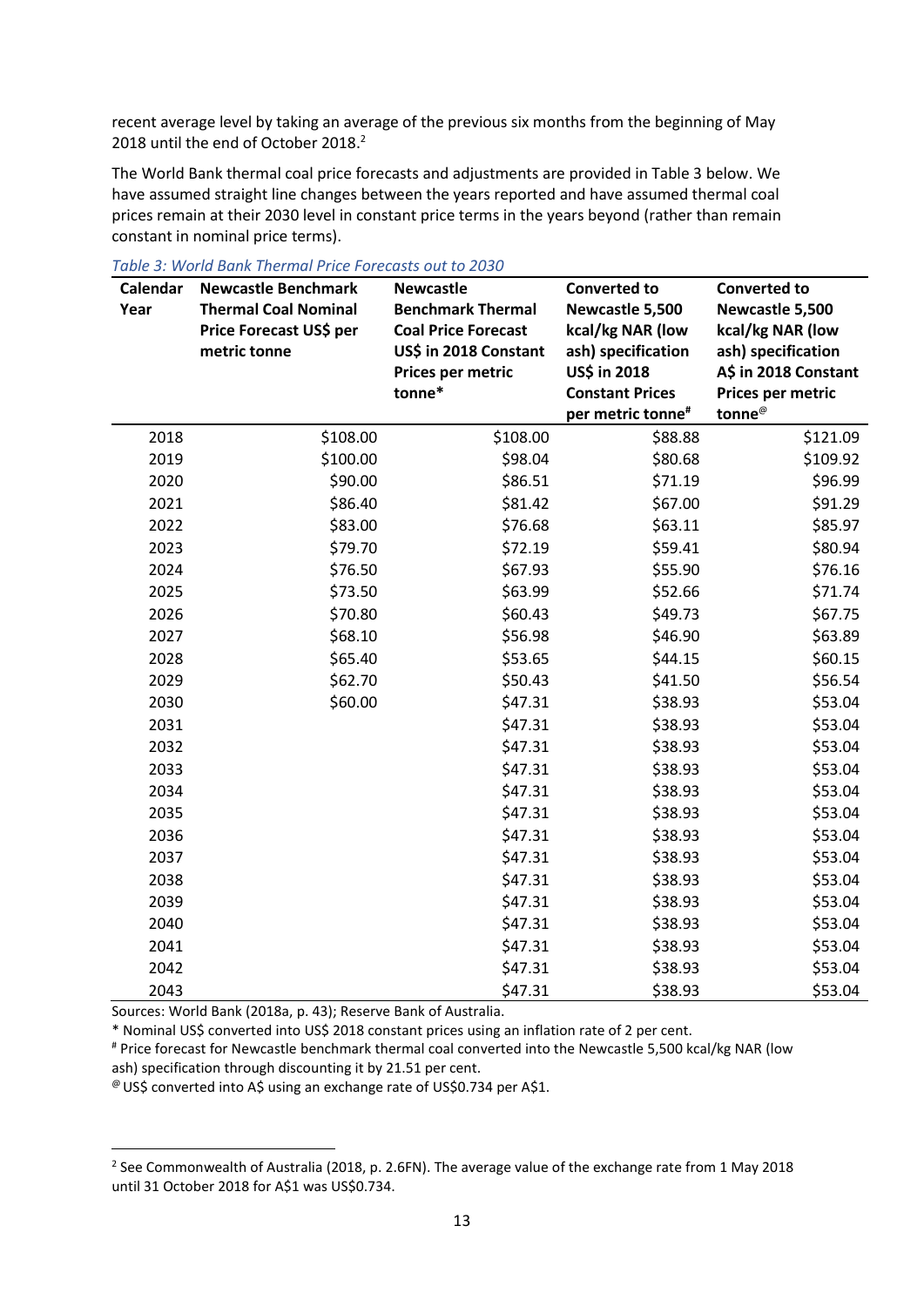The KPMG thermal coal price forecasts and adjustments are provided in Table 4 below. We have assumed thermal coal prices remain at their 2022 level in constant price terms in the years beyond (rather than remain constant in nominal price terms).

| Calendar<br>Year | <b>Newcastle Benchmark</b><br><b>Thermal Coal Nominal</b><br>Price Forecast US\$ per<br>metric tonne | <b>Newcastle</b><br><b>Benchmark Thermal</b><br><b>Coal Price Forecast</b><br>US\$ in 2018 Constant | <b>Converted to</b><br>Newcastle 5,500<br>kcal/kg NAR (low<br>ash) specification | <b>Converted to</b><br>Newcastle 5,500<br>kcal/kg NAR (low<br>ash) specification |
|------------------|------------------------------------------------------------------------------------------------------|-----------------------------------------------------------------------------------------------------|----------------------------------------------------------------------------------|----------------------------------------------------------------------------------|
|                  |                                                                                                      | Prices per metric                                                                                   | US\$ in 2018                                                                     | A\$ in 2018 Constant                                                             |
|                  |                                                                                                      | tonne*                                                                                              | <b>Constant Prices</b>                                                           | Prices per metric                                                                |
|                  |                                                                                                      |                                                                                                     | per metric tonne <sup>#</sup>                                                    | tonne <sup>@</sup>                                                               |
| 2018             | \$103.70                                                                                             | \$103.70                                                                                            | \$85.34                                                                          | \$116.27                                                                         |
| 2019             | \$91.30                                                                                              | \$89.51                                                                                             | \$73.66                                                                          | \$100.36                                                                         |
| 2020             | \$82.00                                                                                              | \$78.82                                                                                             | \$64.86                                                                          | \$88.37                                                                          |
| 2021             | \$76.00                                                                                              | \$71.62                                                                                             | \$58.94                                                                          | \$80.30                                                                          |
| 2022             | \$74.70                                                                                              | \$69.01                                                                                             | \$56.79                                                                          | \$77.38                                                                          |
| 2023             |                                                                                                      | \$69.01                                                                                             | \$56.79                                                                          | \$77.38                                                                          |
| 2024             |                                                                                                      | \$69.01                                                                                             | \$56.79                                                                          | \$77.38                                                                          |
| 2025             |                                                                                                      | \$69.01                                                                                             | \$56.79                                                                          | \$77.38                                                                          |
| 2026             |                                                                                                      | \$69.01                                                                                             | \$56.79                                                                          | \$77.38                                                                          |
| 2027             |                                                                                                      | \$69.01                                                                                             | \$56.79                                                                          | \$77.38                                                                          |
| 2028             |                                                                                                      | \$69.01                                                                                             | \$56.79                                                                          | \$77.38                                                                          |
| 2029             |                                                                                                      | \$69.01                                                                                             | \$56.79                                                                          | \$77.38                                                                          |
| 2030             |                                                                                                      | \$69.01                                                                                             | \$56.79                                                                          | \$77.38                                                                          |
| 2031             |                                                                                                      | \$69.01                                                                                             | \$56.79                                                                          | \$77.38                                                                          |
| 2032             |                                                                                                      | \$69.01                                                                                             | \$56.79                                                                          | \$77.38                                                                          |
| 2033             |                                                                                                      | \$69.01                                                                                             | \$56.79                                                                          | \$77.38                                                                          |
| 2034             |                                                                                                      | \$69.01                                                                                             | \$56.79                                                                          | \$77.38                                                                          |
| 2035             |                                                                                                      | \$69.01                                                                                             | \$56.79                                                                          | \$77.38                                                                          |
| 2036             |                                                                                                      | \$69.01                                                                                             | \$56.79                                                                          | \$77.38                                                                          |
| 2037             |                                                                                                      | \$69.01                                                                                             | \$56.79                                                                          | \$77.38                                                                          |
| 2038             |                                                                                                      | \$69.01                                                                                             | \$56.79                                                                          | \$77.38                                                                          |
| 2039             |                                                                                                      | \$69.01                                                                                             | \$56.79                                                                          | \$77.38                                                                          |
| 2040             |                                                                                                      | \$69.01                                                                                             | \$56.79                                                                          | \$77.38                                                                          |
| 2041             |                                                                                                      | \$69.01                                                                                             | \$56.79                                                                          | \$77.38                                                                          |
| 2042             |                                                                                                      | \$69.01                                                                                             | \$56.79                                                                          | \$77.38                                                                          |
| 2043             |                                                                                                      | \$69.01                                                                                             | \$56.79                                                                          | \$77.38                                                                          |

<span id="page-17-0"></span>*Table 4: KPMG Published Average of Thermal Coal Forecasts out to 2022*

Sources: KPMG (2018), Reserve Bank of Australia.

\* Nominal US\$ converted into US\$ 2018 constant prices using an inflation rate of 2 per cent.

# Price forecast for Newcastle benchmark thermal coal converted into the Newcastle 5,500 kcal/kg NAR (low ash) specification through discounting it by 21.51 per cent.

@ US\$ converted into A\$ using an exchange rate of US\$0.734 per A\$1.

Based on the Project *Mine Plan Justification Report* (2015, p. 36), Pegasus have assumed that two thirds of the coal marketed utilising open cut excavator mining techniques meets the low ash Newcastle 5,500 kcal/kg NAR specification, while the other third meets the high ash Newcastle 5,500 kcal/kg NAR specification. On this basis, the thermal coal prices received from coal marketed from open cut excavator mining techniques have been discounted by 21.51 per cent as discussed above. Furthermore, one third of this coal with the high ash content has been discounted from the low ash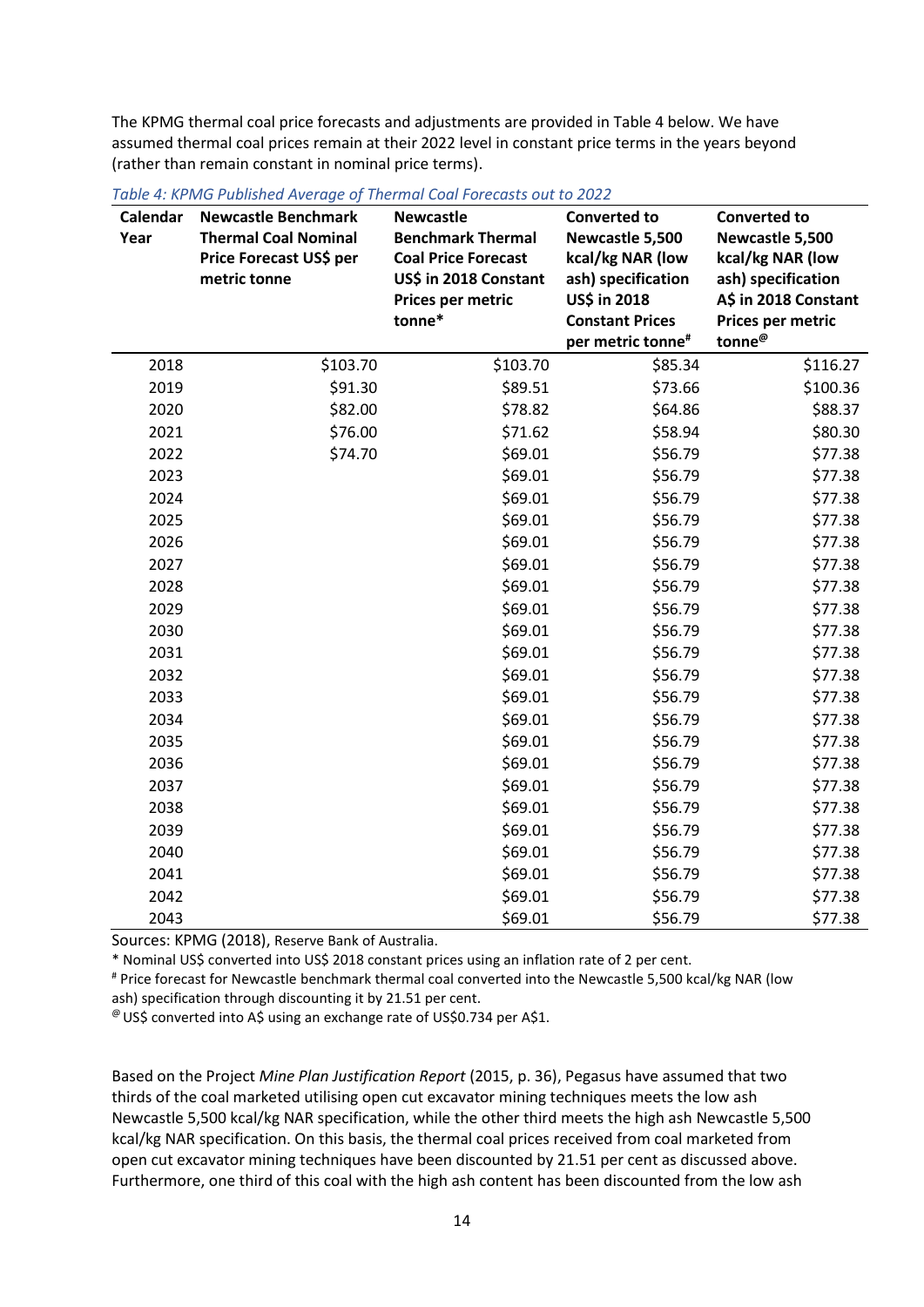specification to account for the average 2.55 per cent price advantage received by the low ash coal specification based on price data between August 2017 and August 2018. This adjustment for the high ash thermal coal is generous as it has a specific energy content in excess of over 400 kcal/kg below the Newcastle 5,500 kcal/kg NAR specification considering the discount for the lower specific energy content should be much greater.

The coal marketed by the Project from the underground mining operation is low ash and has a specific energy content just over 100 kcal/kg above the Newcastle 5,500 kcal/kg NAR (low ash) specification, but is still well short of the Newcastle benchmark for thermal coal. To account for the higher specific energy content, the discount on the Newcastle benchmark thermal coal price has been reduced by 23 per cent to account for the higher energy content, as in terms of specific energy content it is around 23 per cent closer to the Newcastle thermal coal benchmark than the average low ash Newcastle 5,500 kcal/kg NAR specification.

For the A\$102.60 thermal coal price projection based on the work of the Australia Institute, no distinction nor adjustment has been made for the quality of the coal.

The project benefits estimated by the Proponent are extremely sensitive to forecasts of thermal coal prices. The variation between the forecast thermal coal prices assumed in the Proponent's economic impact assessment and current forecasts prepared by authorities such as the World Bank and KPMG based on coal price experts are sufficient to generate a negative net present value for the overall impact of the Project.

The production value of thermal coal from the Project in present value terms from the three price forecasts/projections is provided in Table 5 below. It is assumed the first year of coal production and marketing is in 2021.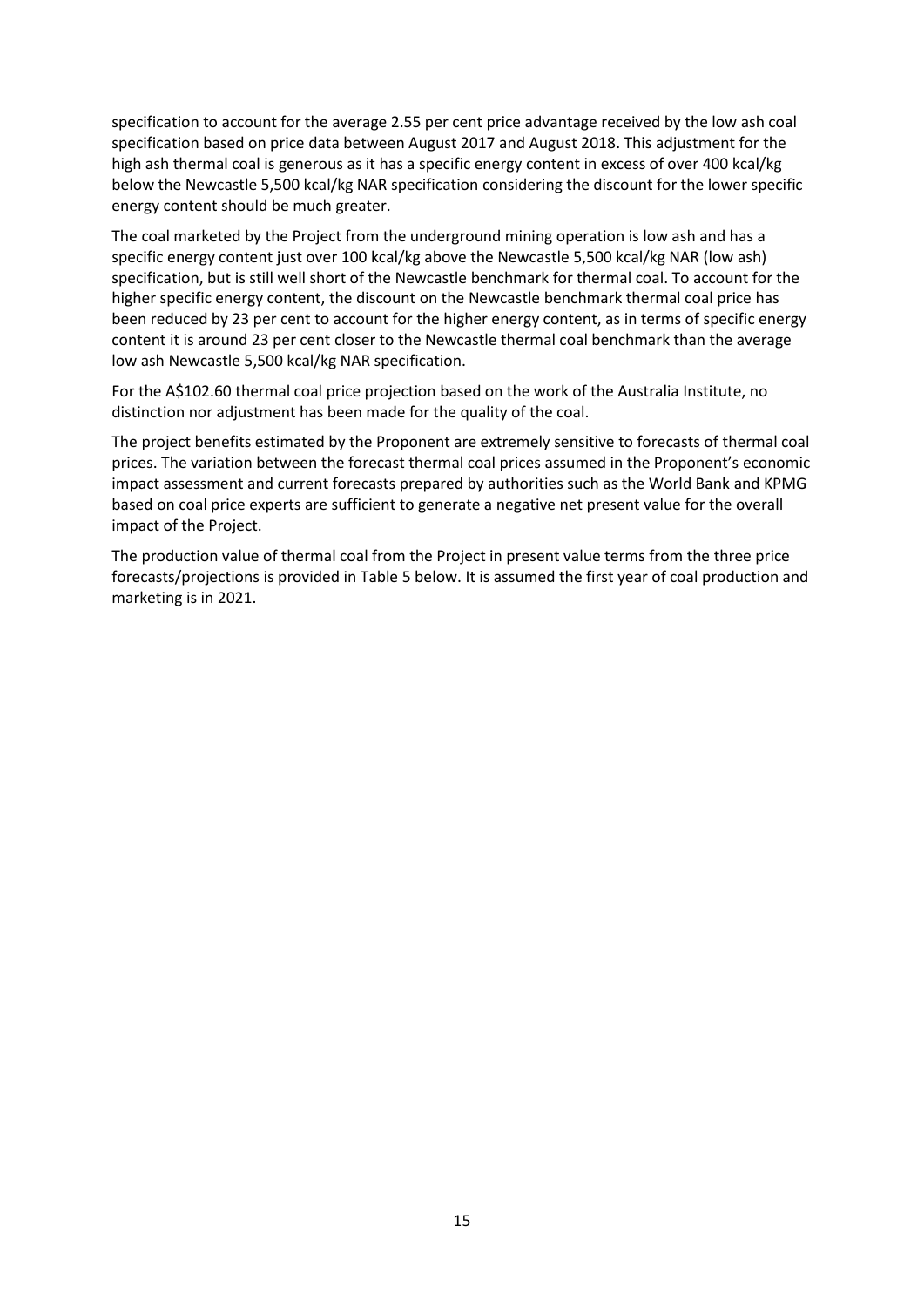| Year           | <b>Calender</b> | <b>Present Value of</b>                                                | <b>Present Value of</b>                                                    | <b>Present Value of</b>                                       |
|----------------|-----------------|------------------------------------------------------------------------|----------------------------------------------------------------------------|---------------------------------------------------------------|
|                | Year            | <b>Project Coal using</b><br><b>World Bank Price</b><br>Forecasts (A\$ | <b>Project Coal using</b><br><b>KPMG Published</b><br>Price Forecasts (A\$ | <b>Project Coal using</b><br>A\$102.60 Price<br>Forecast (A\$ |
|                |                 | million)                                                               | million)                                                                   | million)                                                      |
| 0              | 2018            |                                                                        |                                                                            |                                                               |
| $\mathbf 1$    | 2019            |                                                                        |                                                                            |                                                               |
| $\overline{2}$ | 2020            |                                                                        |                                                                            |                                                               |
| 3              | 2021            | \$192.10                                                               | \$168.97                                                                   | \$217.76                                                      |
| $\pmb{4}$      | 2022            | \$204.85                                                               | \$184.37                                                                   | \$246.56                                                      |
| 5              | 2023            | \$211.70                                                               | \$202.39                                                                   | \$270.66                                                      |
| 6              | 2024            | \$193.73                                                               | \$196.82                                                                   | \$263.21                                                      |
| $\overline{7}$ | 2025            | \$195.82                                                               | \$211.20                                                                   | \$281.13                                                      |
| 8              | 2026            | \$175.56                                                               | \$200.50                                                                   | \$262.74                                                      |
| 9              | 2027            | \$142.64                                                               | \$172.75                                                                   | \$223.23                                                      |
| 10             | 2028            | \$102.01                                                               | \$131.21                                                                   | \$166.90                                                      |
| 11             | 2029            | \$103.61                                                               | \$141.79                                                                   | \$180.35                                                      |
| 12             | 2030            | \$110.48                                                               | \$161.17                                                                   | \$205.00                                                      |
| 13             | 2031            | \$103.26                                                               | \$150.62                                                                   | \$191.59                                                      |
| 14             | 2032            | \$96.50                                                                | \$140.77                                                                   | \$179.06                                                      |
| 15             | 2033            | \$94.20                                                                | \$137.41                                                                   | \$174.78                                                      |
| 16             | 2034            | \$91.78                                                                | \$133.88                                                                   | \$170.30                                                      |
| 17             | 2035            | \$70.02                                                                | \$102.14                                                                   | \$129.92                                                      |
| 18             | 2036            | \$58.90                                                                | \$85.91                                                                    | \$109.28                                                      |
| 19             | 2037            | \$48.93                                                                | \$71.37                                                                    | \$90.78                                                       |
| 20             | 2038            | \$45.73                                                                | \$66.70                                                                    | \$84.84                                                       |
| 21             | 2039            | \$42.74                                                                | \$62.34                                                                    | \$79.29                                                       |
| 22             | 2040            | \$39.94                                                                | \$58.26                                                                    | \$74.11                                                       |
| 23             | 2041            | \$38.49                                                                | \$56.15                                                                    | \$71.42                                                       |
| 24             | 2042            | \$37.06                                                                | \$54.07                                                                    | \$68.77                                                       |
| 25             | 2043            | \$41.77                                                                | \$60.93                                                                    | \$77.51                                                       |
| <b>Totals</b>  |                 | \$2,441.81                                                             | \$2,951.71                                                                 | \$3,819.20                                                    |

<span id="page-19-0"></span>

| Table 5: Present Value of Project Coal at 7 per cent Discount Rate using World Bank and KPMG |  |
|----------------------------------------------------------------------------------------------|--|
| Published Thermal Coal Forecasts and a A\$102.60 per tonne Price Projection                  |  |

Using the A\$102.60 per tonne price projection provides a present value of around \$3.8 billion, consistent with the \$4 billion result originally obtained in the economic impact assessment (Gillespie Economics, 2015, p. 42), particularly when account is taken of the slight scaling back of the project. On the other hand, using the World Bank and KPMG published forecasts and after adjusting for the quality of the thermal coal produced, the present value falls to about \$2.4 billion and \$3.0 billion respectively, which is well under the reported \$3.2 billion production costs in the economic impact assessment (Gillespie Economics, 2015, p. 42).

Even if you were to assume the thermal coal marketed by the Project was of the equivalent quality to the Newcastle benchmark for thermal coal, the present value of production would still only be \$2.9 billion based on World Bank thermal coal forecasts and still well short of the of the reported \$3.2 billion in production costs (see Table 6 in Appendix 1).

While production costs have probably been reduced to some extent with a reduction in the scale of open cut part of the Project, the extent of this cost reduction is unlikely to overwhelm the reduction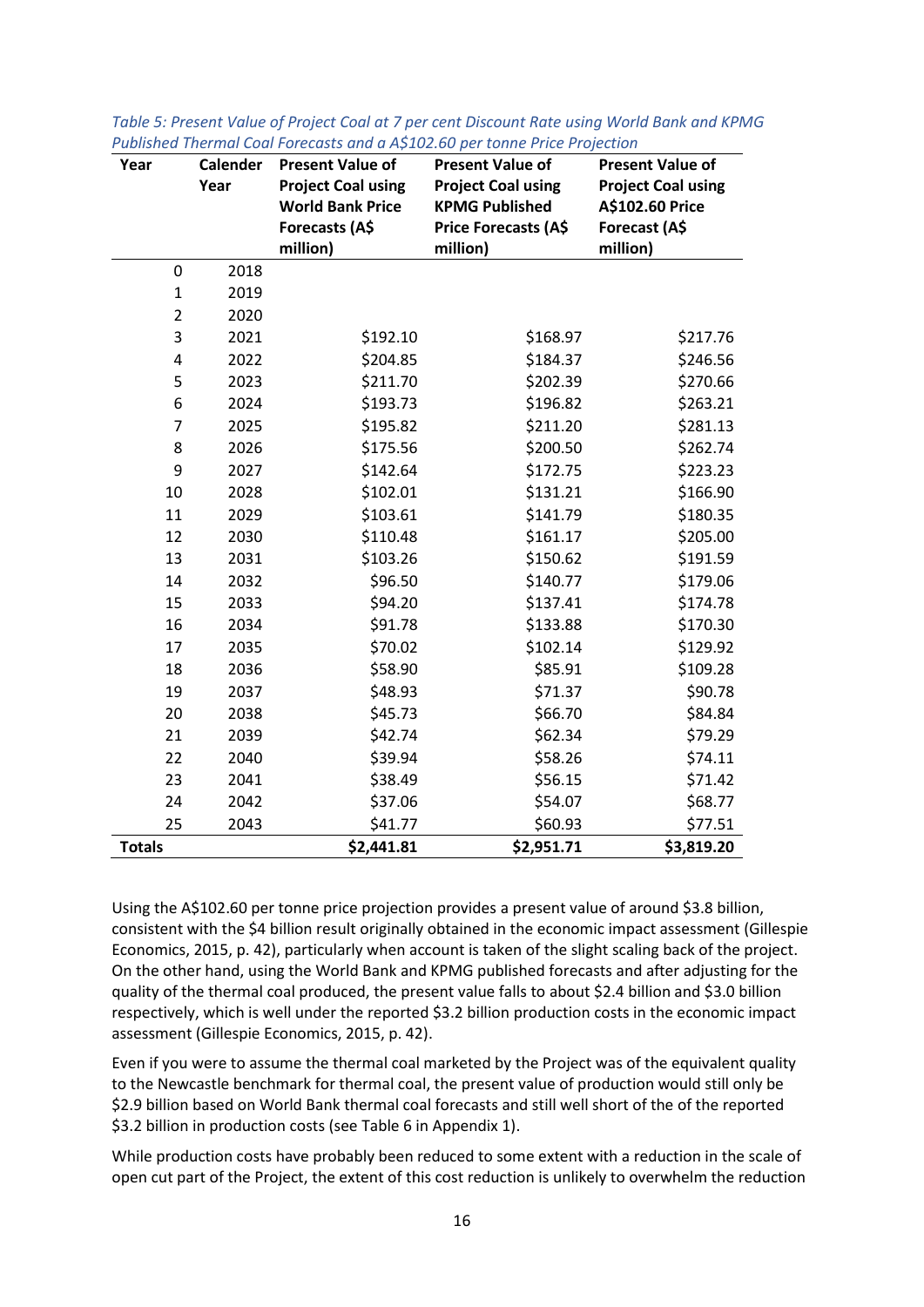in the production value of coal arising from using the most recent publicly available thermal coal price forecasts after suitable adjustments are made for the quality of the marketed coal.

If the Project costs exceed the value of Project marketed coal, then it is extremely unlikely the Project will proceed and the claimed net benefits accruing to NSW and nationally from the Project will fail to materialise.

Using the most up-to-date coal price forecasts suggests there are more likely to be negative net economic benefits associated with the Project given production costs could exceed the value of the marketed coal. On this basis, Pegasus Economics believes the economic impact assessment of the Project submitted by the Proponent is flawed and should not be relied upon for future decisionmaking purposes.

#### <span id="page-20-0"></span>4.5 Importance of Coal Price Forecasts in the Assessment of Costs and Benefits

As shown above, the Proponent's economic impact assessment for the Project is very sensitive to future forecasts for coal prices. Gillespie Economics (2015, p. 47) rightly identify the potential for unexpected downturns in coal prices on the project's viability and any consequent environmental impacts from premature cessation of operations as one of the main risks associated with the project. However, Gillespie Economics (2015, p. 47) has sought to downplay these risks in the following terms:

*The [Planning Assessment Commission] has previously identified that the financial viability of projects is a risk assumed by the mine owners. Nevertheless, it should be noted that KEPCO is willing to invest \$1.3B in the Project. It is highly unlikely that a \$1.3B investment would take place and then operations would cease, leaving residual environmental impacts on the site. However, the risk that this might occur is mitigated by the fact that KEPCO is required to pay a rehabilitation security deposit to the NSW Department of Trade and Investment, Regional Infrastructure and Services – Division of Resources and Energy (DTIRIS-DRE) as the holder of a mining authority under the Mining Act.* 

In comments in the media, Dr Richard Gillespie, the principal of Gillespie Economics, has been quoted as taking a fairly *laissez faire* attitude towards such risks:

> *"The premise that the government should intervene in the market by trying to determine profitability is very odd in a capitalist market-driven economy," he* says. "It's an anathema. Let these people invest, and if they fall over, they fall *over. It's like the government saying to a restaurant, 'No, no, you won't make any money, so we won't allow you to invest in it.'" (Seccombe, 2016)*

These arguments fail to take into account the direct and indirect impacts of any disruption to mining operations arising from unexpected changes in the price of coal on the local region and the State of NSW as a whole. The economic assessments provided by the Proponent include positive contributions to the local region in the form of employment and expenditure benefits and contributions to the State in the form of company tax and royalty payments. Any interruption in coal production as a consequence of lower than expected coal prices would not only affect investors' returns on the Project but would also reduce the benefits accruing to the State. It is therefore relevant to consider the robustness of the claimed benefits in assessing whether the Project is in the best interest of the State as a whole.

The argument that the project risk is entirely a matter for investors fails to take account of the externalities or spillovers associated with a mining development that is subsequently abandoned and the 'assets' become stranded. Externalities or spillovers occur when participants to an economic transaction do not necessarily bear all of the costs or reap all of the benefits from a transaction. In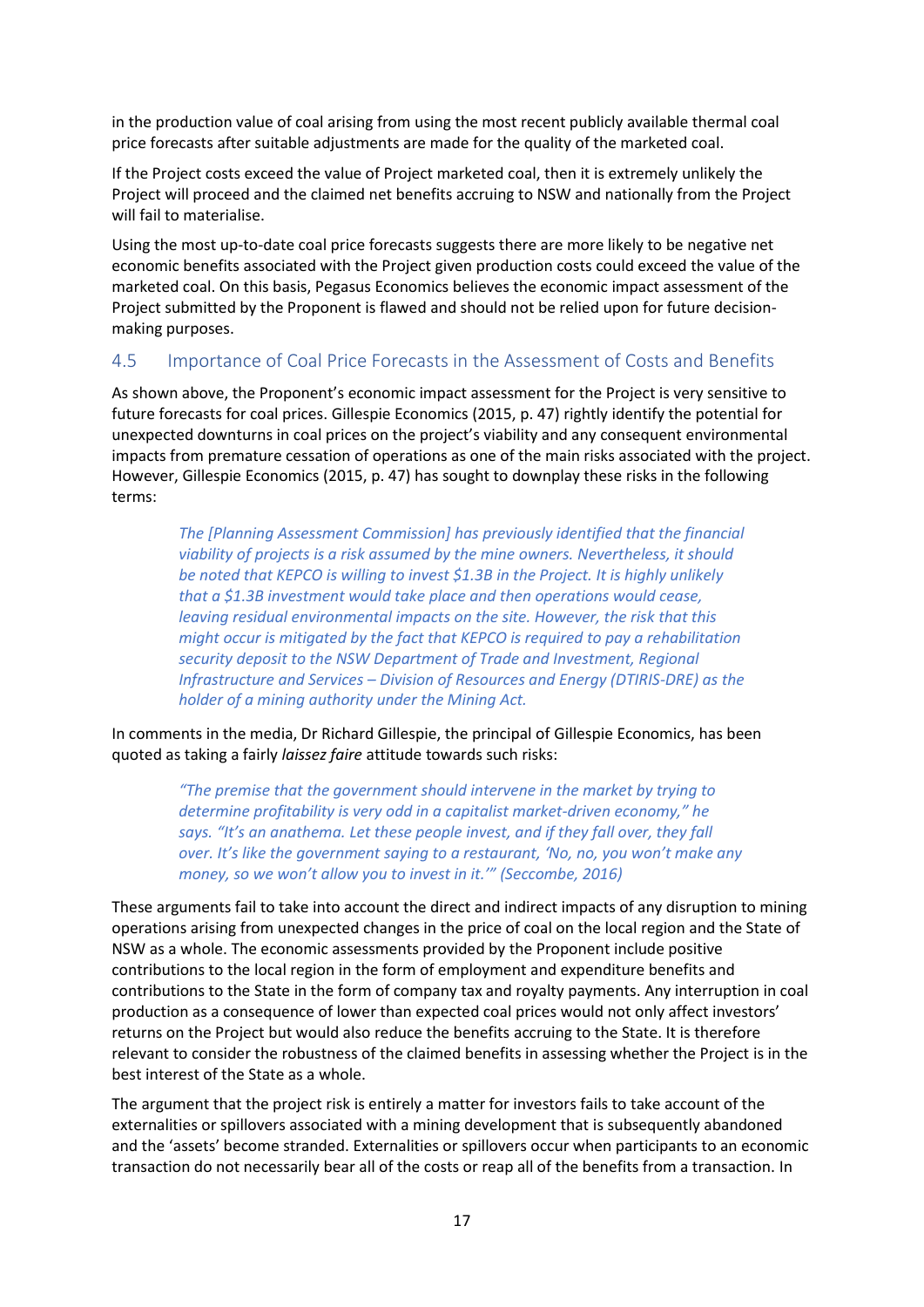the presence of negative spillovers, the returns to society from an economic transaction will be less than the private returns, thus creating an external cost imposed upon society as a whole. If the impacts of externalities are not reflected in the costs incurred by the participants involved in the transaction, markets will tend to over-produce negative externalities. Suffice to say it is generally to be expected that the negative spillovers associated with an abandoned mining project are far more severe than those associated with a failed restaurant enterprise.

The risk that the Bylong Coal Project will be abandoned and the 'assets' left stranded is a very real prospect given the unreliability of the coal price forecasts on which the Project appears to be based.<sup>3</sup> Indeed, there is a precedent for this in the case of the Cobbora Coal Project. Based largely on the findings of a cost benefit analysis prepared by Gillespie Economics that found a positive net benefit to Australia in the order to \$1.9 to \$2.1 billion from the Cobbora Coal Project, the NSW Department of Planning and Infrastructure (2014, p. 44) concluded that:

*Overall, the Department believes that the project would generate substantial economic benefits for the State and region. It is also satisfied that there is a demonstrable need for the project; that it would not significantly impact on other land uses in the region, including agricultural land; that any demands it may generate for local infrastructure and services can be adequately addressed; and that the project would result in a substantial net benefit for NSW.*

In stark contrast, the NSW Treasury (2013, p. 9.11) had a rather different perspective on the economic impact of the Cobbora Coal Project that was being developed through a NSW commercial public trading enterprise (Cobbora Holding Company Pty Ltd):

*The final feasibility study for the Cobbora coal mine has confirmed that around \$1.5 billion of capital expenditure is required to develop the Cobbora coal mine until it produces first coal. Forecast cash flows are insufficient to cover subsequent capital and operating expenditure over the life of the mine. The total loss to the Government, if arrangements are unchanged, would be in excess of \$1.5 billion.* 

The Cobbora Coal Project was eventually abandoned when the NSW Government could find no buyer for the project and land previously acquired for the project has now finally been sold off.

Pegasus also notes reservations expressed by a number of authorities about the adequacy of the regimes for managing the risks attached to mine sites. The NSW Auditor-General (2014) pointed to deficiencies in the arrangements for managing contaminated sites, including mine sites, and the significant costs incurred by taxpayers in managing and remediating contaminated sites. In a subsequent report, the Auditor-General (2017) found serious inadequacies in the arrangements regarding mining rehabilitation security deposits. Notwithstanding the confidence expressed by Dr Gillespie, the Auditor-General found that the security deposits are not likely to be sufficient to cover the full costs of each mine's rehabilitation in the event of a default and that they do not include sufficient contingency given the substantial risks and uncertainties associated with mine rehabilitation and closure, particularly in the absence of a detailed closure plan. The NSW Auditor-General (2017, p. 2) also found that there was no financial assurance held over the risk of significant unexpected environmental degradation in the long-term after a mine is deemed to be rehabilitated and the security deposit is returned and concluded that a security deposit is not an appropriate vehicle for covering this risk. While the NSW Government has responded to these reports, implementation of the Auditor-General's recommendations should best be seen as a work in progress.

1

<sup>&</sup>lt;sup>3</sup> 'Stranded assets' are assets that have suffered from unanticipated or premature write-downs, devaluations or conversion to liabilities. (Caldecott, Tilbury, & Carey, 2014, p. 2)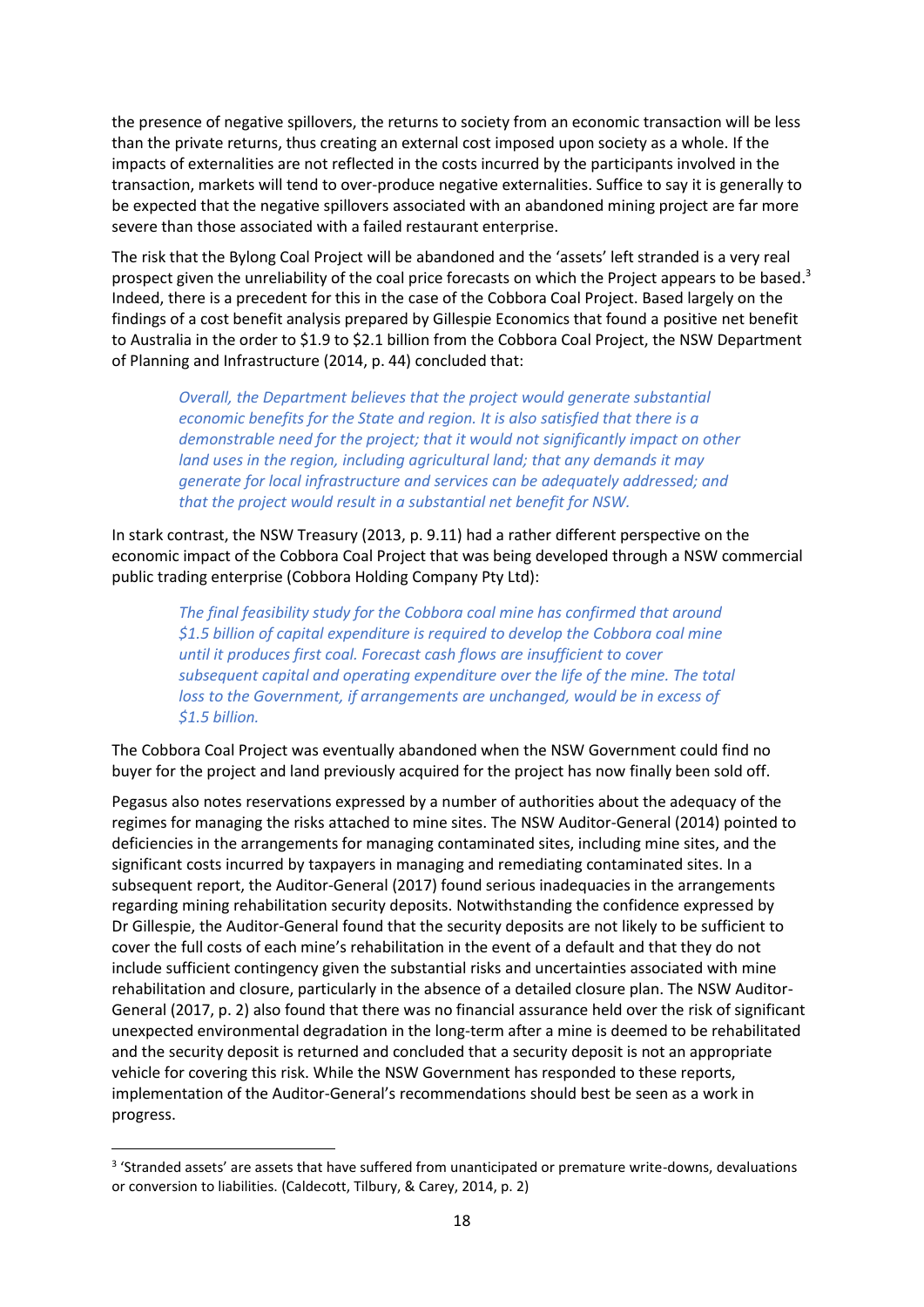The unreliability of the thermal coal forecasts in the Proponent's economic impact assessment suggest that NSW is unlikely to realise positive net benefits from the Project if it were to proceed. The experience of similarly optimistic forecasts leading to the mothballing or closure of other mining projects raises the additional risk that the harms associated with the open cut in the early stages of the Project will be incurred without any of the compensating benefits that the Proponent claims will flow from later stages of the Project.

# <span id="page-22-0"></span>5. Conclusion

Pegasus Economics has a number of concerns regarding the economic assessments submitted by the Proponent in support of the Project. The economic assessments lack the transparency and replicability required of a large-scale investment project that is likely to have significant public impacts. Furthermore, the finding of positive net benefits in the cost benefit analysis undertaken on behalf of the Proponent is driven by redundant and out-of-date coal price forecasts. The most up-todate coal price forecasts suggest there are more likely to be negative rather than positive net economic benefits associated with the Project as the cost of production could exceed the value of the marketed coal. In this event the Project will not proceed and the claimed net benefits accruing to NSW and nationally from the Project will fail to materialise. On this basis, Pegasus Economics believes the economic evaluation of the Project submitted by the Proponent is flawed, does not demonstrate positive net economic benefits to the State of NSW and should not be relied upon as a basis for future decision-making.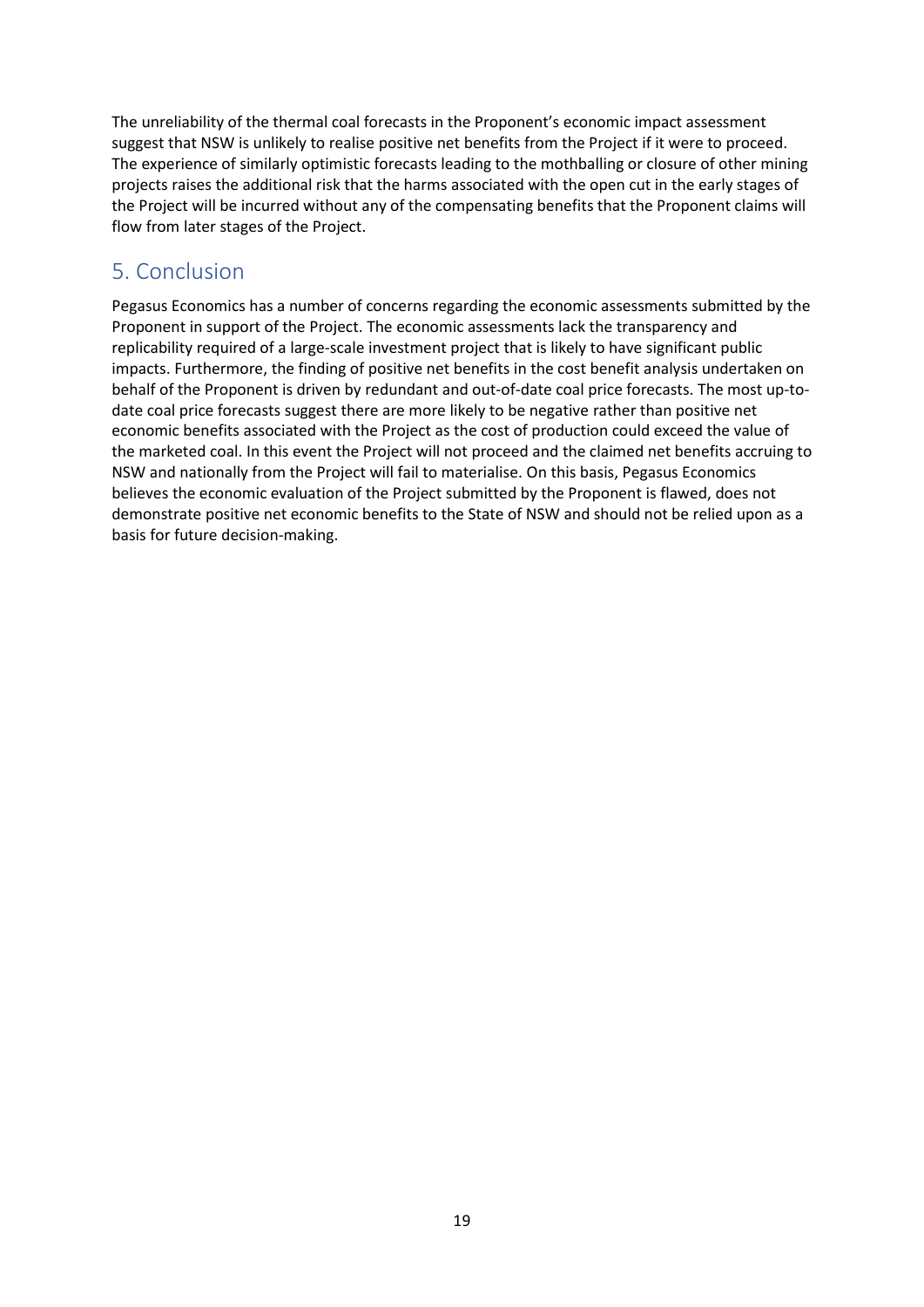#### <span id="page-23-0"></span>**Bibliography**

- Arrow, K. J., Cropper, M. L., Eads, G. C., Hahn, R. W., Lave, L. B., Noll, R. G., . . . Stavins, R. N. (1996, April 12). Is there a role for benefit-cost analysis in environmental, health, and safety regulation? *Science*, pp. 221-222.
- Arulampalam, W., Hartog, J., MaCurdy, T., & Theeuwes, J. (1997). Replication and re-analysis. *Labour Economics, 4*, 99-105.
- Barich, A. (2014, August 4). *Asian demand could offer hope for Aussie coal juniors.* Retrieved from Mining Monthly: https://www.miningmonthly.com/markets/international-coalnews/1278581/asian-demand-offer-hope-aussie-coal-juniors
- Benson, S. A., Sondreal, E. A., & Hurley, J. P. (1995). Status of coal ash behavior research. *Fuel Processing Technology, 44*, 1-12.
- Buckley, T., & Nicholas, S. (2018). *Bylong Coal Project Expert Review.* Sydney: Institute for Energy Economics and Financial Analysis.
- Caldecott, B., Tilbury, J., & Carey, C. (2014). *Stranded Assets and Scenarios: Discussion Paper.* Oxford: Smith School of Enterprise and the Environment, University of Oxford.
- Campbell, R. (2015). *Bylong Coal Project: Submission on Environmental Impact Statement, Appendix AE Economic Assessment.* Canberra: The Australia Institute.
- Centre for International Economics. (2015). *Peer review of economic assessment: Bylong Coal Project.* Canberra.
- Commonwealth of Australia. (2018). *Budget 2018-19: Budget Strategy and Outlook - Budget Paper No. 1 2018-19.* Canberra.
- Cooper, M. (2018, September 17). *Out-of-kilter Newcastle 6,000 NAR thermal coal prices put future of Asian benchmark in question*. Retrieved from The Barrel: http://blogs.platts.com/2018/09/17/newcastle-6000-nar-prices-future-asian-thermal-coalbenchmark/
- Department of Industry, Innovation and Science. (2018). *Resources and Energy Quarterly September 2018.* Canberra.
- Gillespie Economics. (2015). *Cobbora Coal Project Cobbora Coal Project - Prepared for Cobbora Coal Project.* Sydney.
- Gillespie Economics. (2018). *Bylong Coal Project Response to the Planning Assessment Commission's Comments on the Economic Assessment January 2018.* Sydney.
- Gillespie Economics. (2018a). *Bylong Coal Project Revision to Project Mine Plan Economic Impact Assessment July 2018.* Sydney.
- Gillespie Economics. (2018b). *Bylong Coal Project Bylong Response to the Institute for Energy Economics and Financial Analysis' Submission.* Sydney.
- Hansen Bailey Environmental Consultants. (2015). *Bylong Coal Project: Environmental Impact Statement September 2015 - Executive Summary.* Singleton.
- Hansen Bailey Environmental Consultants. (2016). *Bylong Coal Project Environmental Impact Statement: Response to Submissions March 2016 Main Report.* Singleton.
- Hansen Bailey Environmental Consultants. (2018). *Bylong Coal Project Supplementary Information.* Singleton.
- Hume, N. (2018, September 13). Why Asia needs a new thermal coal price benchmark. *Financial Times*.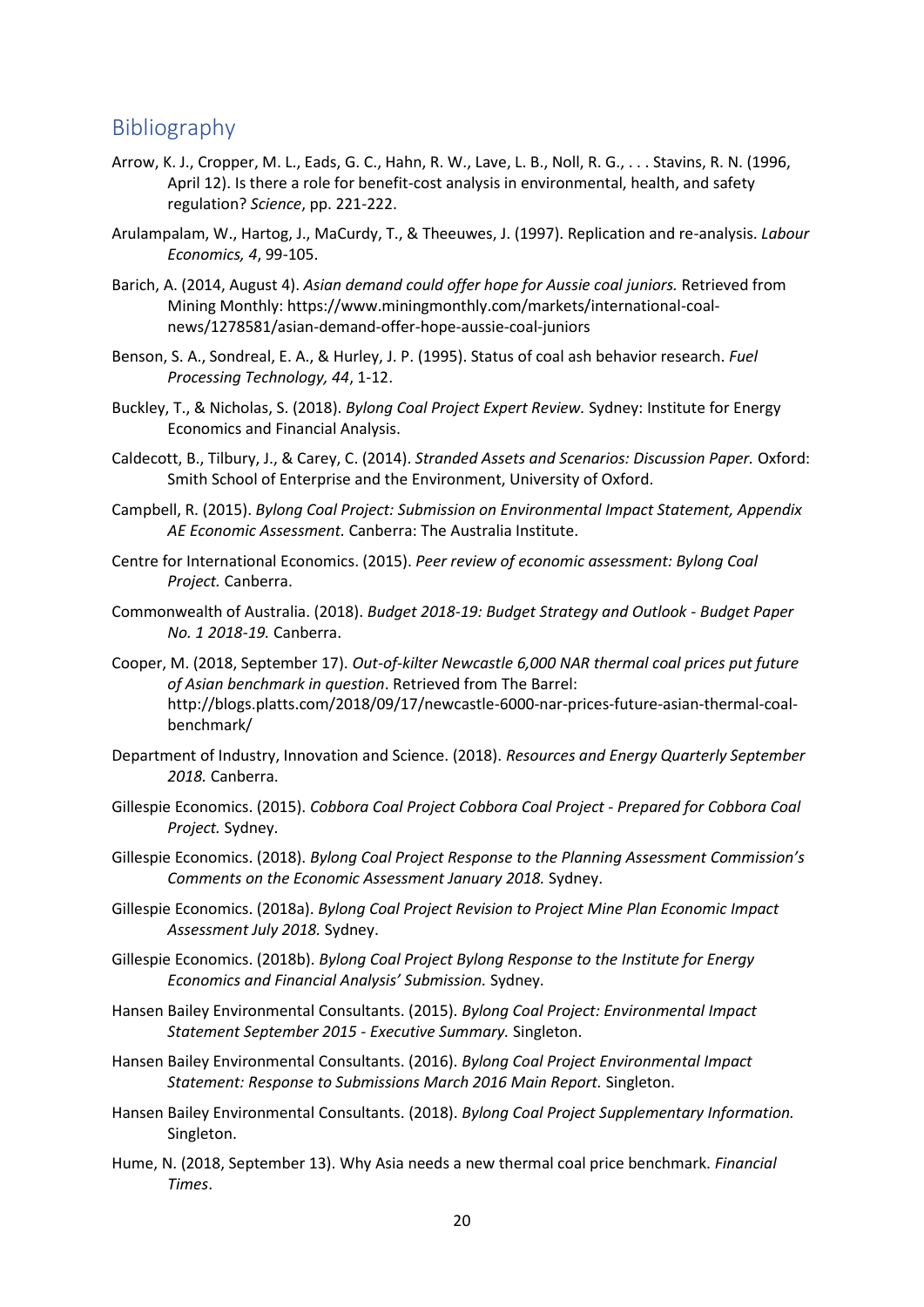- International Bank for Reconstruction and Development / World Bank. (2018). *Commodity Markets Outlook: April 2018.* Washington, D.C.
- International Bank for Reconstruction and Development / World Bank. (2018a). *Commodity Markets Outlooks: October 2018.* Washington, D.C.
- International Bank for Reconstruction and Development / World Bank. (2018b). *World Bank Commodities Price Data (The Pink Sheet) November 2018.* Washington, D.C.
- International Energy Agency. (2018). *Coal Information 2018.* Paris.
- KPMG. (2018). *Coal Price and FX market forecasts: September/October 2018.* Brisbane.
- Mine Advice Pty Ltd. (2015). *Bylong Coal Project Environmental Impact Statement Mine Plan Justification Report.* Beresfield .
- NSW Auditor-General. (2014). *New South Wales Auditor-General's Report: Performance Audit - Managing contaminated sites - Environment Protection Authority - Department of Trade and Investment, Regional Infrastructure and Services.* Sydney.
- NSW Auditor-General. (2017). *New South Wales Auditor-General's Report: Performance Audit - Mining Rehabilitation Security Deposits - Department of Planning and Environment.* Sydney.
- NSW Department of Planning and Environment. (2015). *Guidelines for the economic assessment of mining and coal seam gas proposals.* Sydney.
- NSW Department of Planning and Infrastructure. (2014). *MAJOR PROJECT ASSESSMENT Cobbora Coal Project: Director-General's Environmental Assessment Report.* Sydney.
- NSW Planning Assessment Commission. (2017). *Bylong Coal Project Review Report .* Sydney.
- NSW Treasury. (2013). *Budget Statement 2013-14: Budget Paper No. 2.* Sydney.
- NSW Treasury. (2018). *Budget Statement 2018-19: Budget Paper No. 1.* Sydney.
- O'Connell, J. (2012, December). *Benchmark Breaking Point.* Retrieved from Platts: https://www.platts.cn/IM.Platts.Content/aboutplatts/mediacenter/pdf/insight12\_coal.pdf
- Reese, H. W. (1999). Strategies for Replication Research Exemplified by Replications of the Istomina Study. *Developmental Review, 19*, 1-30.
- Seccombe, M. (2016, February 27). Poor coal models. *The Saturday Paper*.
- Thomas, L. P. (2013). *Coal Geology* (2nd ed.). Chichester: John Wiley & Sons, Ltd.
- World Coal Association. (2013). *Coal & electricity*. Retrieved from World Coal Association: https://www.worldcoal.org/coal/uses-coal/coal-electricity
- World Coal Institute. (2007). *Coal Conversion Facts.* London.